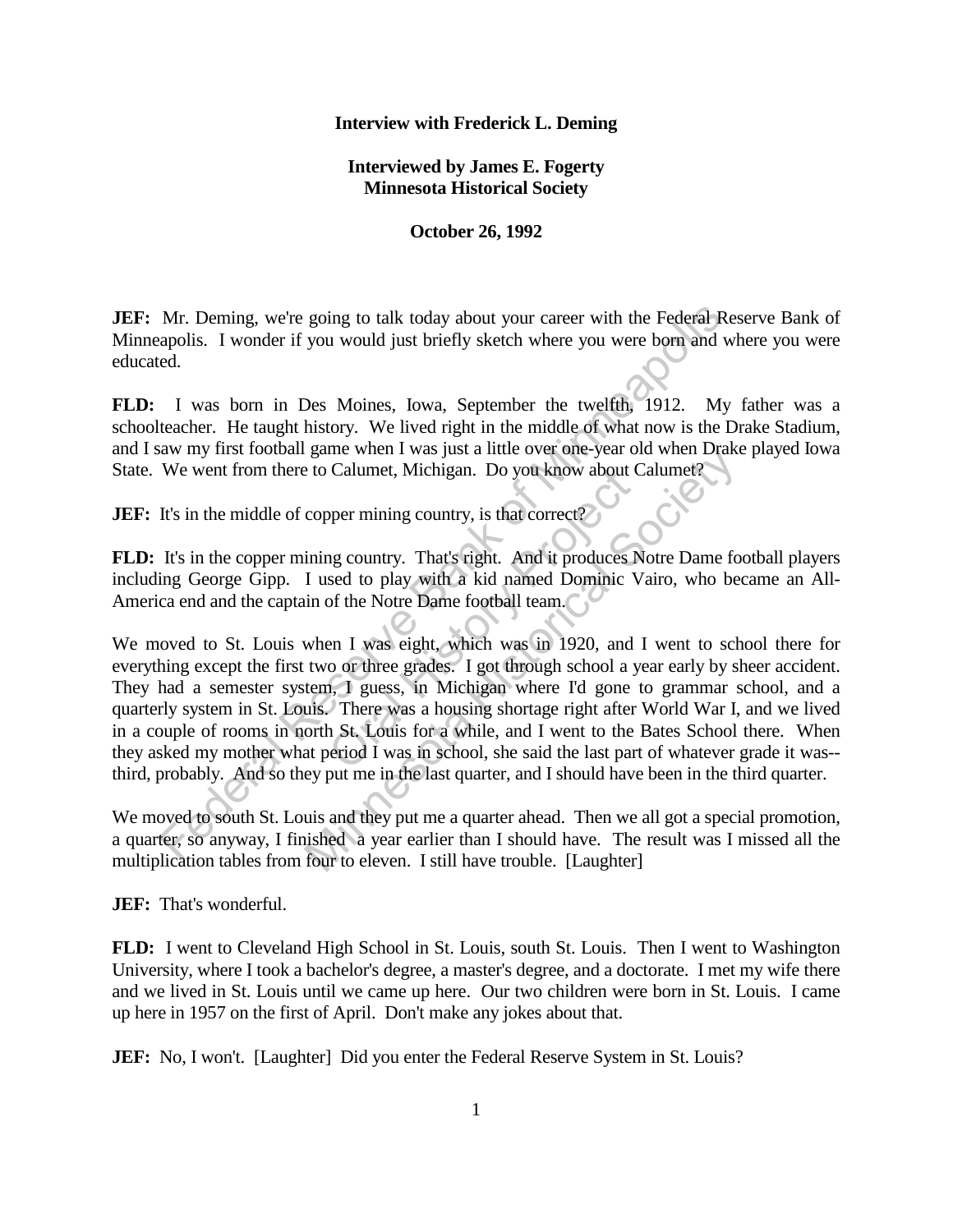**FLD:** Yes. I entered the Federal Reserve System at the Federal Reserve Bank of St. Louis, in August of 1941 as the assistant manager of the research department. I've never had any break-in period anywhere. I'd been there the first day and was looking through some papers, and the man who was the boss, a fellow named Henry Edmiston, came in and said, "How much have you got written?"

And I said, "Well, I haven't got anything written. What am I supposed to do?"

He said, "You're supposed to write the monthly review."

I went to work on the fifteenth and that was due in Washington on the twentieth. I wrote it. It wasn't very long and it probably wasn't very good. But I got that one done and I stayed in St. Louis until 1957 and became successively the manager, then an assistant vice president, then the vice president in charge of research, then the first vice president, who is supposed to run the Bank, basically. I came to Minneapolis in April of '57.<br> **JEF:** Why did you come up here? What brought you here?<br> **FLD:** Because th basically. I came to Minneapolis in April of '57.

**JEF:** Why did you come up here? What brought you here

**FLD:** Because they asked me to.

**JEF:** You were recruited then to come up here, more or less.

**FLD:** Minneapolis had had a President, who was Governor originally, named John Peyton, who came out of Duluth, and he'd been the commissioner of banking under Floyd Olson. Does Floyd Olson mean anything to you? There? What brought you here?<br>
E to.<br>
In to come up here, more or less.<br>
a President, who was Governor originally<br>
I been the commissioner of banking under<br>
Solve the got along pretty well with the bu

**JEF:** Oh, indeed he does.

**FLD:** I never knew him, but he got along pretty well with the business community, and he recruited John, who was a Republican, to come down here and take care of the banking system. Then he moved over to the Federal Reserve Bank, I guess about 1936, '35, and was president there for a long time. His successor was a man named Oliver Powell, who retired a year early, I guess it was, and went to Korea on a special assignment. He's dead now and so is John Peyton. I was asked to come up here and meet with the board in January, and I did. Les Perrin was the chairman at that time. He was a former president of General Mills. He took me to the Minikahda Club for lunch after we'd had an interview with the Bank board in the morning. I went back to St. Louis. He took me out to the airport. There was snow on the ground, of course. I talked to Mrs. Deming about coming up here and said I thought she'd like it, and she said she wasn't sure she would. (which we supposed to write the monthly review."<br>
to work on the fifteenth and that was due in Washington on the twentieth.<br>
very long and it probably wasn't very good. But I got that one done and I stay<br>
957 and became su me to the movement of 57.<br>
The total Society What brought you here?<br>
The total Society Well Society and a President, who was Governor originally, named John<br>
and a President, who was Governor originally, named John<br>
and th

So I called Les, I guess the next day or so, and said, "I don't think I want to come."

And he said, "Think about it a little more, will you?"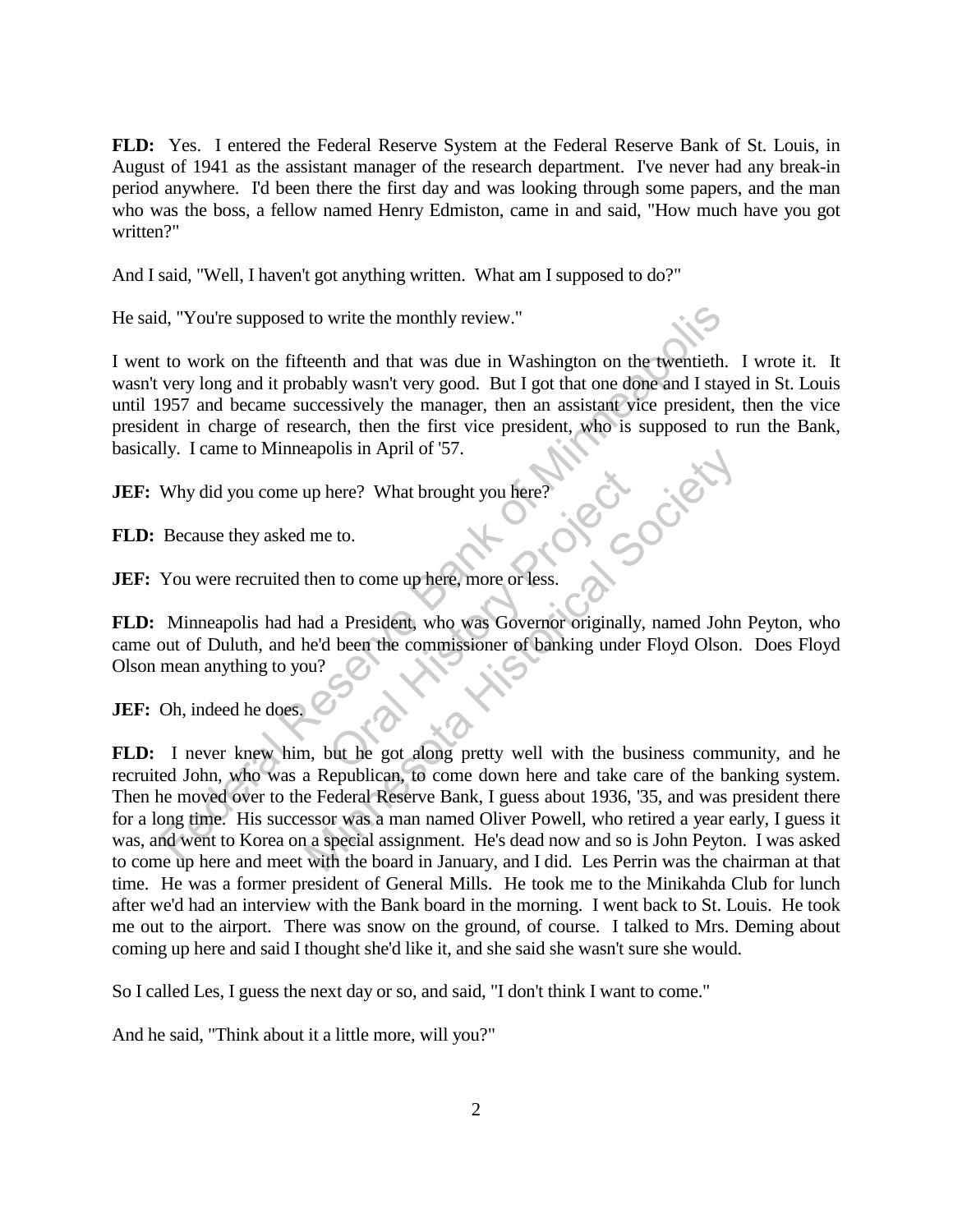And I said, "Sure." And I did think about it a little more, and then Inez got more interested, and so I said I'd come up here, and I did. I got here, as I say, on the first of April. She got here on the first of July.

**JEF:** Had you really been in the Twin Cities very much before you came up here, Mr. Deming?

**FLD:** No. I'd been here, but I hadn't been here very much. I sat on several Federal Reserve System committees, and they meet in various Federal Reserve cities. So I'd been up here, I guess, maybe two or three times at committee meetings. I'd come through here once when I was on a committee on check collection. A friend of mine ran a bank down in Rochester. His name was Orval Habberstad, and we stayed with them for a couple of days when we were going out to--I guess to Rapid City, South Dakota--to some sort of a meeting where I met Orville Freeman for the first time.

At any rate, I'd been through here maybe half a dozen times, but I didn't know it at all. As a matter of fact, I knew one person at the Federal Reserve Bank of Minneapolis when I came here, that was a fellow named Clement Van Nice. I don't think this organization exists anymore, but there used to be a thing called the Conference of Presidents of the Federal Reserve Banks. Whoever was the chairman of that conference usually would pick somebody from his bank to be the secretary of the conference. Chester Davis was at St. Louis and he became chairman of the conference and he picked me to be the secretary, which was an excellent way, if you can stand it, to learn a lot about the Federal Reserve System and all of its operations. You have to record, you have to read all the minutes of all these operating committees that are scattered throughout the System. You have to take the minutes at the President's Conference. You have to stay up all night to get them written. And you learn. Clem Van Nice succeeded me, which meant that John Peyton had become the chairman. For the first meeting, the former secretary sort of broke in the new secretary, and that's how I met with Van Nice. He's dead now, too. eck collection. A friend of mine ran a bank down in Rochester. His nandad, and we stayed with them for a couple of days when we were going oulcity, South Dakota-to some sort of a meeting where I met Orville Freeman for the Nice. I don't think this organization exists<br>ence of Presidents of the Federal Reserve<br>usually would pick somebody from his ban<br>was at St. Louis and he became chairman<br>, which was an excellent way, if you can s<br>and all of at the rederal Reserve Bank of Minneapolis when I came he<br>in Nice. I don't think this organization exists anymore, but<br>ference of Presidents of the Federal Reserve Banks. Who<br>ce usually would pick somebody from his bank to

**JEF:** I met him a number of years ago when he was in Minneapolis. We had him on a program at the Minnesota Historical Society with John Kenneth Galbraith and a number of other people.

**FLD:** A very nice man.

**JEF:** Very nice man. Describe for me a little bit, Mr. Deming, the Federal Reserve Bank of Minneapolis when you arrived. Of course, it was much smaller then than it is now; somewhat smaller.

**FLD:** I guess it was. I don't really remember. The building, which my office is still in, is the old Federal Reserve Bank building on Fifth and Marquette. It was a Cass Gilbert building.

**JEF:** Indeed.

**FLD:** They had just added ten stories to it as I got here. Just completed, I should say. They'd been doing it for some little time. When I first came into it, I sat on the second floor for about--oh,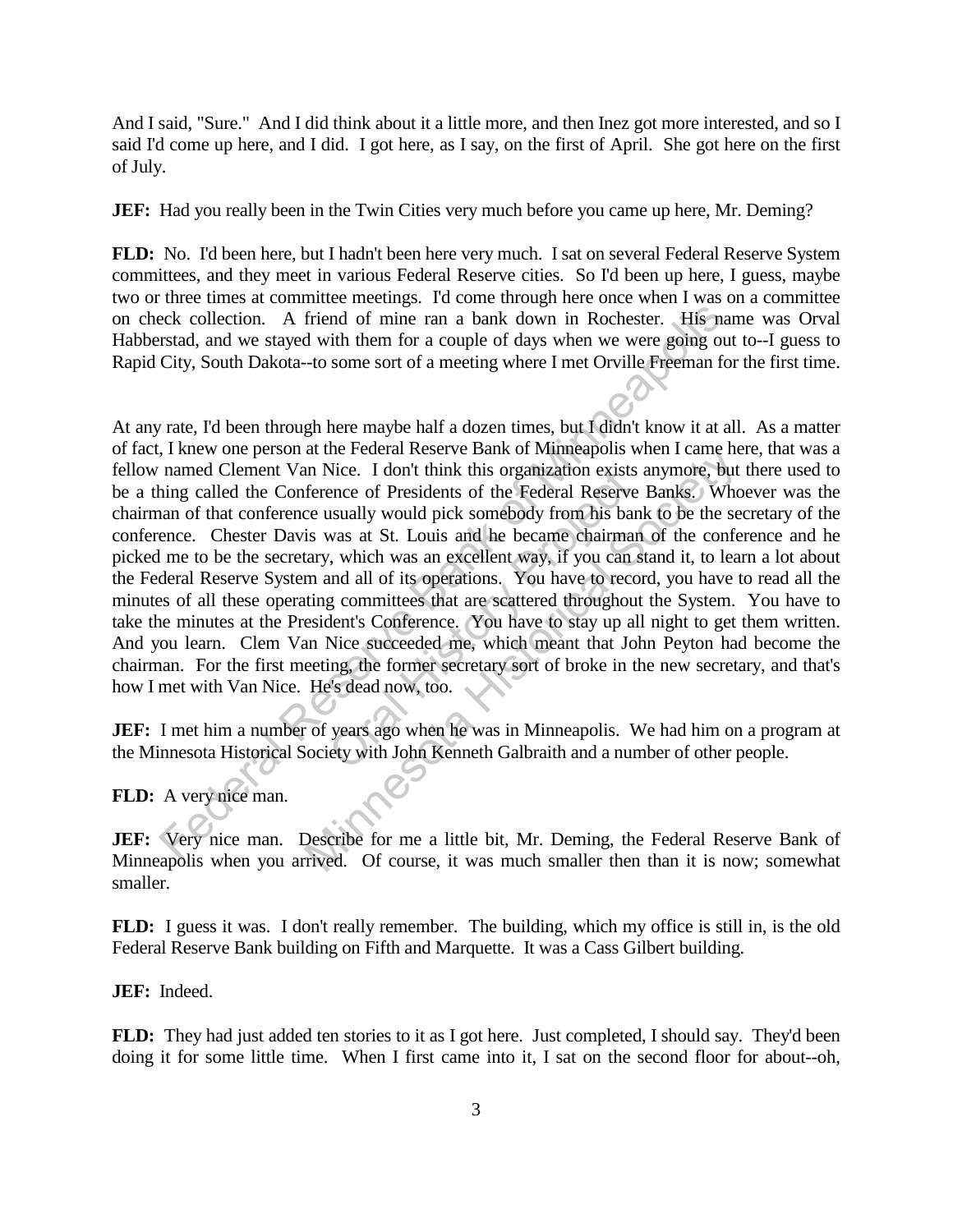maybe a couple of weeks, which was the old office of the president of the Bank. And then we moved up to the tenth floor, and I'm still on the tenth floor there.

**JEF:** You are?

**FLD:** Well, I'm going to get out. I have been on the board of that little National City Bank holding company for a long time, and I just told them I won't run anymore. The building was pretty. They did a very good job of adding the ten stories to the old building, which was a monumental thing that had a moat, really. It was a fortress wall around it to protect themselves from the mob, I guess. [Laughter] At any rate, that's the building I came into.

You may be interested. I'll tell you two quick stories. I came up and lived at the Minneapolis Club for three months. I called Inez from Minneapolis the morning I got here. I came up on the train, of course, and I had a suitcase, I guess a fairly heavy one. And I said, "The weather here isn't much different than it is in St. Louis." It snowed a foot that night. Fortunately I wasn't very far from the Bank and I could get over to it.

**JEF:** What was your impression of the Twin Cities when you came up to the Bank?

**FLD:** Oh, they're beautiful.

**JEF:** Did you work very closely with the business community in the Twin Cities?

**FLD:** Of course. When I came here--as I say it was early 1957--this was a great place to live. It's a pretty city. The people are fine. They take you as you are and not from what you've come from. We got along fine here. We lived on Lake Harriet. We bought a house just a block and half down the street from here, and met an awful lot of people at once. The Bank board at that time, as I say, Les Perrin was the chairman, and he knew everybody in the Twin Cities. Oscar Jesness was the vice chairman. He was a professor over at the College of Agriculture at the university. A fellow by the name of Albie Flodin was the third Class A director. Do you understand about Class A, B, and C directors? ther a At any rate, that's the building I came into.<br>
The same up and lived at the Minneapolis energy and lived at the Minneapolis energy and I had a suitcase, I guess a fairly heavy one. And I said The weather has the sui sion of the Twin Cities when you came up to<br>sely with the business community in the Tw<br>me here--as I say it was early 1957--this was<br>ine. They take you as you are and not fro<br>lived on Lake Harriet. We bought a house<br>an awf The Minnesota Control of the Twin Cities when you came up to the Bank?<br>
I.<br>
I.<br>
I.<br>
I. Closely with the business community in the Twin Cities?<br>
came here-as I say it was early 1957-this was a great place<br>
e fine. They take

## **JEF:** Yes.

**FLD:** And Tom Harrison, who ran Super Valu, was a Class B director. And then we had a fellow named Ray Lange from Chippewa Falls, Wisconsin, and Jack Corette, who ran Montana Power out in Montana, and then three bankers--Joe Ringland, who ran the Northwestern National Bank at that time; Harold Thompson, who ran a bank out in Presho, South Dakota; and Harold Refling, who ran a bank at Bottineau, North Dakota. Do you know where Bottineau is?

**JEF:** No.

**FLD:** It's up against the Canadian border practically. It's cold up there.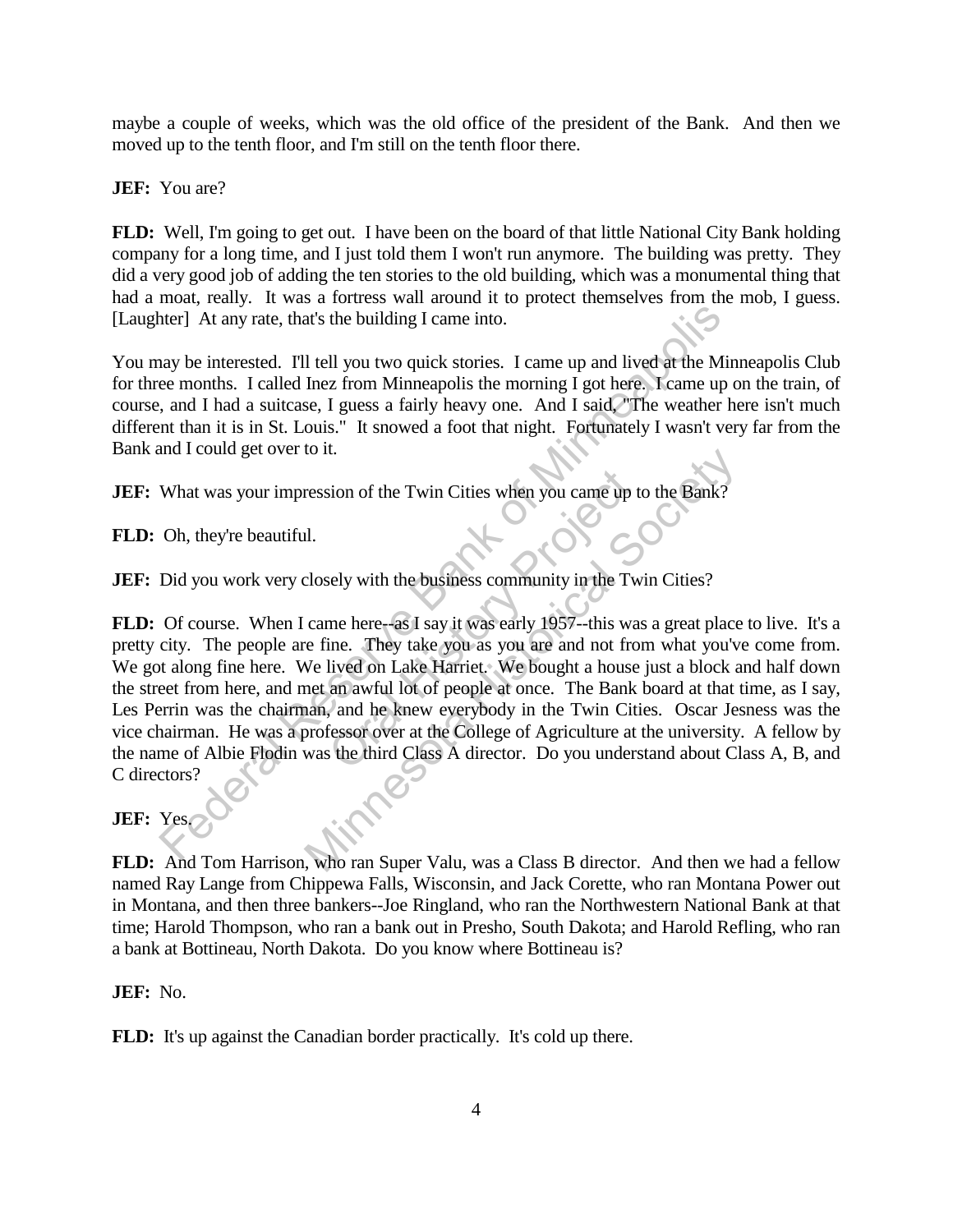They saw to it that I met practically everybody in the whole district, as a matter of fact. We got along fine. I went over to call on the governor, and I had a letter of congratulations from a man named Hubert Humphrey. I mention that, because coming out of Missouri, this was a little radical Democratic country for a Missourian. I happen to be a Democrat, and I knew Harry Truman, of course. I mentioned that at the board meeting, and they said, "You get to know him. He's the best senator Minnesota's ever had." I did get to know him very well. He swore me in at the Treasury. The picture's up there on the wall. See it?

**JEF:** Oh, indeed. Yes.

**FLD:** At any rate, it was easy to get acquainted all through the district. Jack Corette had me go out to Montana that summer, and I got off the plane at Butte, which is where Montana Power is located and where he had a house, and a couple of women met me. It was a Sunday afternoon. The women met me at the plane and gave me a drink in a goblet that was about so big and took me to a party. [Laughter] At any rate, it was easy to get acquainted all through the district. Jack Corette<br>thana a hat summer, and I got off the plane at Butte, which is where Montana Pe<br>here he had a house, and a couple of women met me. It was a

**JEF:** What a welcome!

**FLD:** It was a great welcome. We traveled throughout the state. Some people came from 150 miles away to have lunch.

**JEF:** Did you do a lot of traveling during your tenure, Mr. Deming?

**FLD:** Oh, yes. The Open Market Committee met every two or three weeks, and I was in Washington--at a guess, 150 times in eight years. I got to know the airports very well. This was the old airport, of course. me. We traveled throughout the state. So<br>
reling during your tenure, Mr. Deming?<br>
Market Committee met every two or the<br>
imes in eight years. I got to know the airpo<br>
rave frequent flyer miles. [Laughter]<br>
They only had on

**JEF:** It's too bad they didn't have frequent flyer miles. [Laughter]

**FLD:** That's right, we didn't. They only had one class. Up here we flew the Stratocruisers. From St. Louis I flew a DC-3. I don't know. I guess if you're in the position [President, Federal Reserve Bank of New York E. Gerald] Corrigan is, you do an awful lot more overseas travel than I did. But I was on practically a shuttle service from St. Louis to Washington and New York, from Minneapolis to Washington and New York, and to the other Federal Reserve cities. Fraction Comes We traveled throughout the state. Some people can altraveling during your tenure, Mr. Deming?<br>
pen Market Committee met every two or three weeks, as<br>
50 times in eight years. I got to know the airports very

**JEF:** When you came here, Mr. Deming, did you feel you came with an agenda? After all, you'd been in the Federal Reserve System for what--fifteen years or so at St. Louis?

FLD: Yes. From 1941 to 1957. Sixteen years.

**JEF:** Did you feel you had an agenda? I mean, you were now the president of a Federal Reserve Bank. Let's look at research. You'd been head of research.

**FLD:** That's right.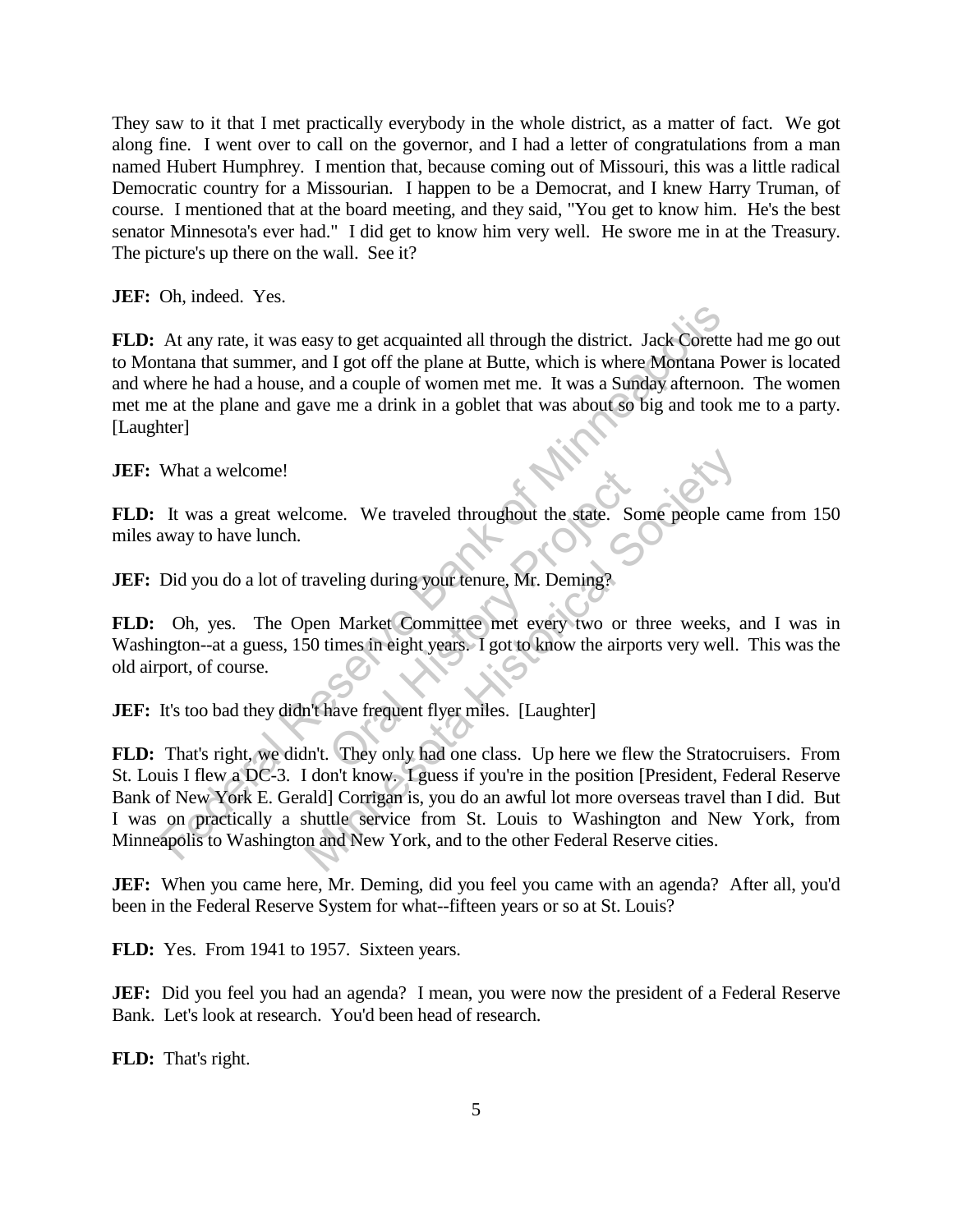**JEF:** When you came here, what was the Minneapolis Federal Reserve particularly known for in terms of research? Did they have any specialties?

**FLD:** Did you ever hear of a man named Arthur Upgren?

**JEF:** Oh, yes.

**FLD:** Well, Arthur was the director of research here when I was in St. Louis, and he was succeeded by a fellow named Paul McCracken. Does that name mean anything to you?

**JEF:** Yes indeed.

**FLD:** The Bank had an excellent reputation for research. When I started in St. Louis, the research department consisted of me, half a girl, another full girl, and one full fellow. That was all there was. And it expanded. I caught it just about at the bottom and it built up during the years. So when I came up here to Minneapolis, there was a full-fledged research department, and a good one.

No, I didn't have an agenda. I just came up to sort of run the Bank if I could and get acquainted in the area and participate in Federal Reserve credit policy.

**JEF:** Did you bring any people with you from St. Louis or from other places?

**FLD:** No. No, I never brought anybody with me except my wife and children anywhere that I went to. eapolis, there was a full-fledged research de<br>
I just came up to sort of run the Bank if I deral Reserve credit policy.<br>
Dele with you from St. Louis or from other pl<br>
ht anybody with me except my wife and ch<br>
carch intere

**JEF:** Did you have any research interests yourself that you wanted to see the Bank pursue in its research department here?

**FLD:** I wanted to learn as much as I could about this Federal Reserve district. I'm sure you've gotten this from the other people you've interviewed, but let me just give you a little of my perspective and background. When the System was begun, the Banks were all virtually autonomous in their operations, the twelve separate Federal Reserve Banks. The legislation specified that you could have no less than eight and no more than twelve districts, and, of course, we've got twelve. ded by a fellow named Paul McCracken. Does that name mean anything to youthout the Bank had an excellent reputation for research. When I started in St. Louisment consisted of me, half a girl, another full girl, and one ful Caught It just about at the bottom and it built up during the diameterion increases a full-fledged research department, and<br>a. I just came up to sort of run the Bank if I could and get<br>Federal Reserve credit policy.<br>eople

The presidents weren't much interested in credit policy. As a matter of fact, nobody knew much about credit policy at that time, and it was run essentially from Washington and New York. Over time, it gradually shifted. When Bill Martin became chairman, he brought the presidents into the credit policy process. As I say, we met every two or three weeks. I'd gone up there [to Washington] partly as the economist for the St. Louis Bank with Chester Davis when he was president and then with D.C. Johns, who became president. So when I came up here, the Open Market meeting was just something I'd been to. I hadn't been a participant, but I'd been there.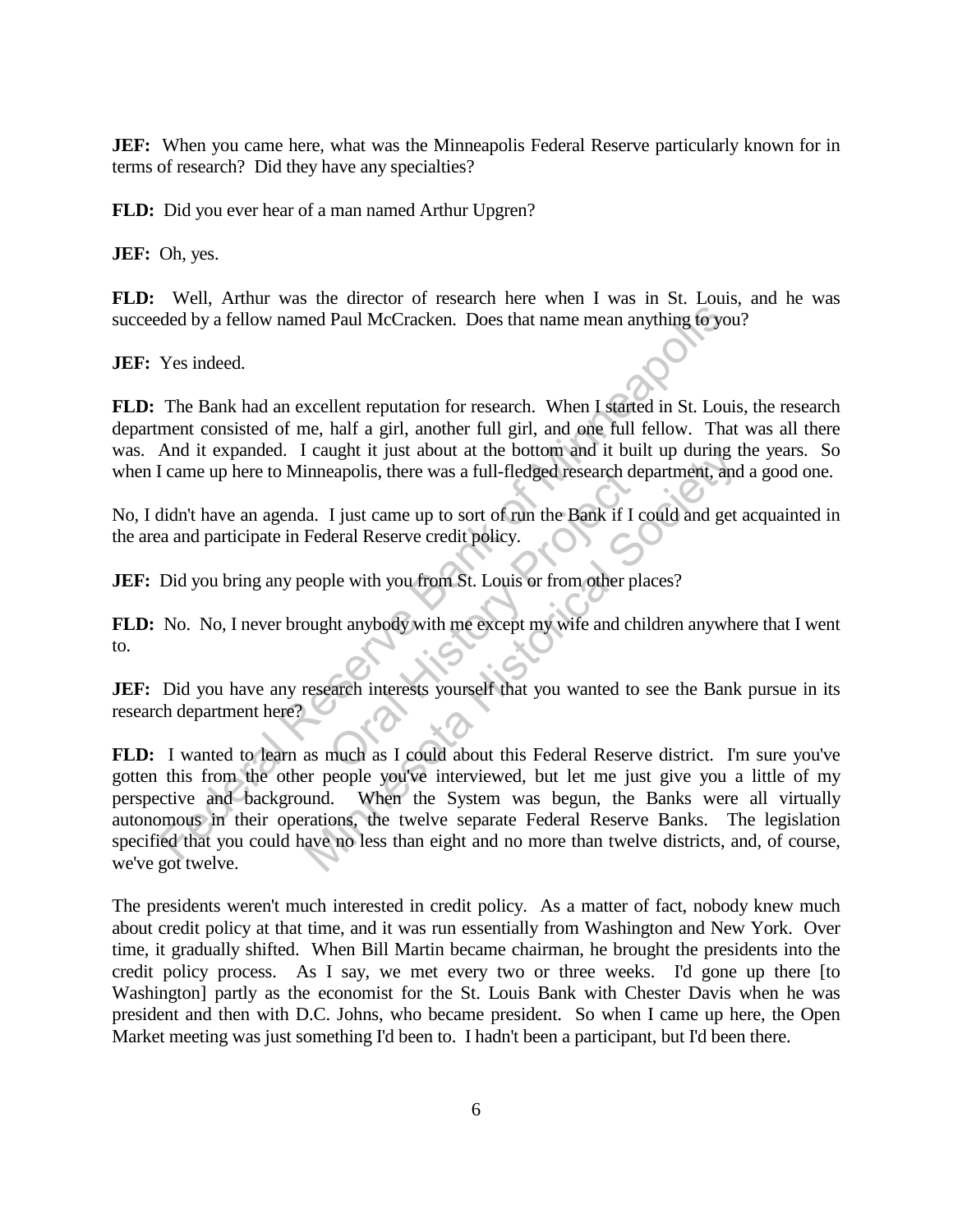The Banks lost a lot of their autonomy in terms of operations. You can't do anything in Minneapolis anymore differently than they do it in San Francisco or Dallas or St. Louis--essentially differently, that is. The president of the Bank basically spends his time on credit policy and presumably getting acquainted in the district and getting to know people.

Now, I've been gone from this position a long time. My immediate successor was a fellow named Hugh Galusha, who froze to death out in Montana. He came out of Montana. As far as I know, we did things differently. But I think Hugh kept pretty much in the same sort of process that I had had or that Powell had had or that Peyton had had before him. He was well known in the community, and I think well known in the business community, but also in various other aspects of it. Bruce MacLaury, who succeeded him, I think followed the same pattern. Then I began to lose a little track of them. Mark Willes came up here, came out of Philadelphia. He's now the president of General Mills, you know. Did you interview him also?

**JEF:** Not yet. I will be doing it in December.

**FLD:** I think Mark was active--he went on the Macalester College board where I was, too, and I think he probably went on the Symphony board. I'm not quite sure of that. Then when he left, Corrigan came in, and he wasn't here for very long. I think Gerry was more--I think he went back to New York most weekends. He sat on the Macalester College board, too. But I'm not sure how active he was in what I'd call the general economic social life of the community here. And Gary Stern is--well, at any rate, to me--so new. The parties and so on I go to, I never see him, and I don't know how active he is in the community now. The Symphony board. I'm not quite sure of<br>sn't here for very long. I think Gerry was a<br>. He sat on the Macalester College board,<br>the general economic social life of the co<br>me--so new. The parties and so on I go to,<br>communi

**JEF:** That's an interesting perspective, though, on each of them as you see them.

**FLD:** I was active in various things in St. Louis and was active in various things up here, and continue to be. I like that sort of thing as well as running the Bank. Actually, aside from the credit policy thing, the first vice president does most of the running of the Bank, so you don't really have to worry that much about it. This was an excellent staff up here. I don't know whether it's the Nordic influence really or what, but the people in here really believe in working. This was a great switch for me when I came up here. The little girls who came in from, you know, Fargo or Crookston or wherever, and worked in the check collection department got to work on time. They worked all day long. They went home. They were treated very fairly. I think they liked it; everybody I've run into that ever worked at the Federal Reserve Bank seems to enjoy it. I think they probably enjoyed it at St. Louis, too, but they didn't have the work ethic that you've got up here. at the served of the served be the served of the served of the served at the Pedral Reserve Bank served at the Hindeely of Nilakiyou Know. Did you interview him also?<br>
Not yet. I will be doing it in December.<br>
Think Mark w active--ne went of the Macatester College board where I wis the Symphony board. I'm not quite sure of that. Then was more--I think Gerry was more--I think Mas. He sat on the Macatester College board, too. But I'm call the

**JEF:** That's interesting.

**FLD:** You'll notice this same thing, or at least I noticed it, in the community. St. Louis, of course, is a hundred years older than Minneapolis. The Community Chest, all of these things in St. Louis, have a lot of old, old St. Louis names on the masthead, but most of them don't do very much work. Up here they not only are on the masthead, they work. I was the first--I don't know whether it's president or chairman of the United Way--the United Fund, we called it--when we put together the Red Cross and the old Community Chest. And the chairman of the Allocations Committee that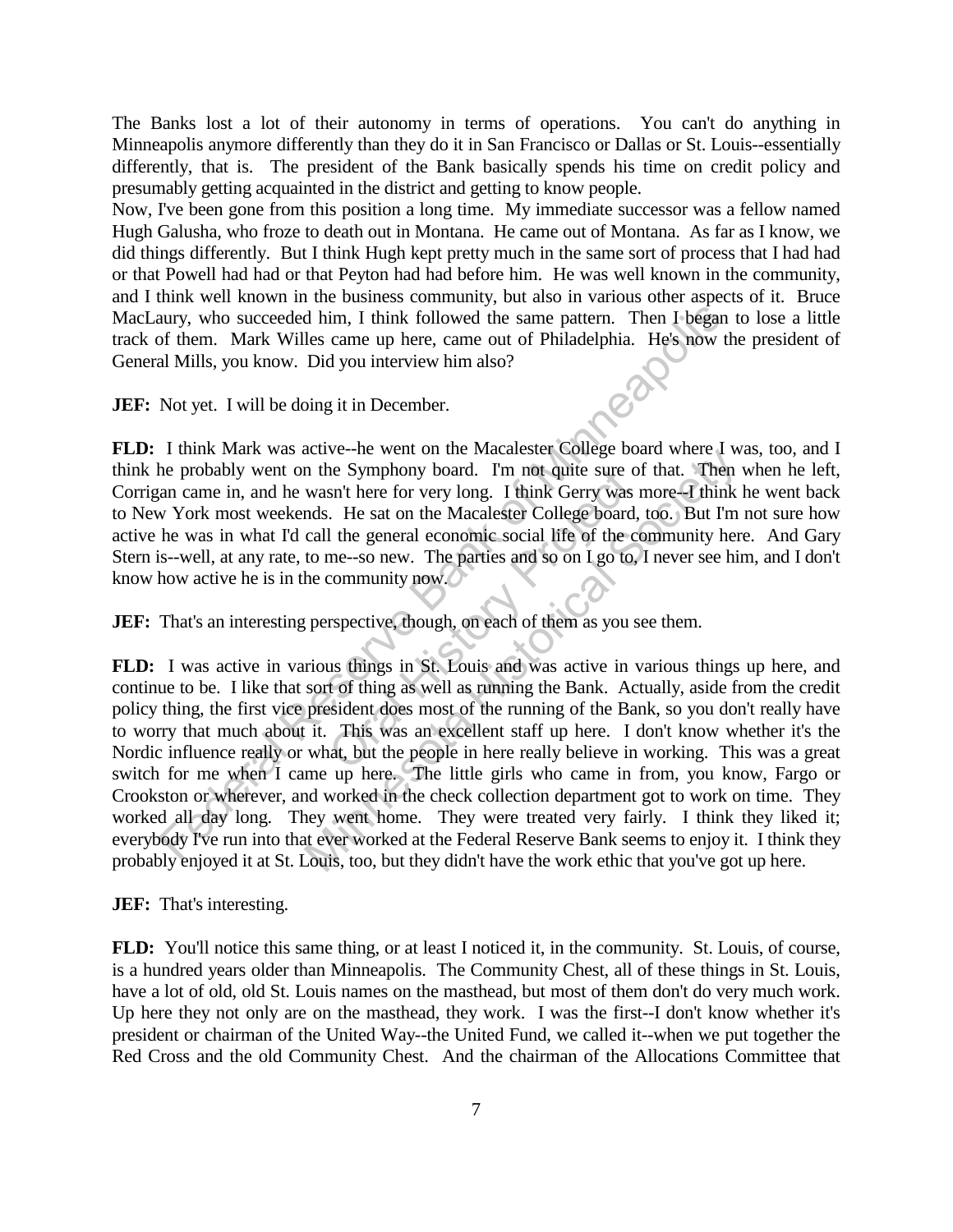year was Johnny Pillsbury. That's a nasty job. You have to hand out the money, and, of course, there's a lot more requests than you've got money for. I think, as I recall it, there were twenty-three meetings of the Allocation Committee and Johnny was there at twenty-one of them.

**JEF:** Wow!

**FLD:** And that is essentially a difference. Now, I'm not sure this is still true, but twenty-five years ago it was true. You could get anybody in the Twin City community--St. Paul a little less, in my judgment, than in Minneapolis--and you could call them up on a civic project and they'd come immediately to work. You could get them, as I say, to make a contribution, just get them on the masthead in St. Louis, but you couldn't really get them to do very much work.

I sat on the Washington University Board of Trustees for quite a long time.

**JEF:** Well, that's interesting. That's interesting.

**FLD:** And it's still that way.

**JEF:** Yes, I think it is. We just had a big fund-raising campaign at the Historical Society and had a wonderful reception and wonderful work from people both from Minneapolis and St. Paul. Remarkable. Federal Reserve Bank of Minneapolis, facing not only the Bank of realistic state in the Washington University Board of Trustees for quite a long time.<br>
Well, that's interesting. That's interesting.<br>
Well, that's interestin It work from people both from Number<br>Or and Historical Work from people both from Number<br>of the fractly.<br>That some of the major challenges you think<br>meapolis, facing not only the Bank, but the reader in the region, as far Manusian Comparison and the Historical Society<br>
Me just had a big fund-raising campaign at the Historical Society<br>
wonderful work from people both from Minneapolis<br>
it in January or February.<br>
In the Manusian Society. [Lau

**FLD:** Just don't try to do it in January or February.

**JEF:** Right. Yes. When no one is here. Exactly. [Laughter]

Would you describe for me what some of the major challenges you think were when you joined the Federal Reserve Bank of Minneapolis, facing not only the Bank, but the region and the System, etc?

**FLD:** Well, the major challenge in the region, as far as I can see it--do you know what non-par banking is?

**JEF:** Not really.

**FLD:** Well, it's when a bank charges an exchange charge for collecting checks. If I banked out in Wayzata and I wrote a check to a department store in Minneapolis, and he presented it for collection to the bank in Wayzata, the bank in Wayzata would clip it. That is, it would make a small charge for paying that check. This was the biggest non-par district in the country, and those are all non-member banks. I worked to try to get that changed. I didn't succeed, but Galusha did. By the time he was through, there weren't any non-par banks in the Ninth District. Basically they existed up here in Minnesota, the Dakotas, and Montana, and in the South. They're all gone now. There isn't any such thing as non-par check collection.

The other major challenge in this district was really to understand what it was and what it did. It's an agricultural district. You know, it has all four time zones in the United States in it.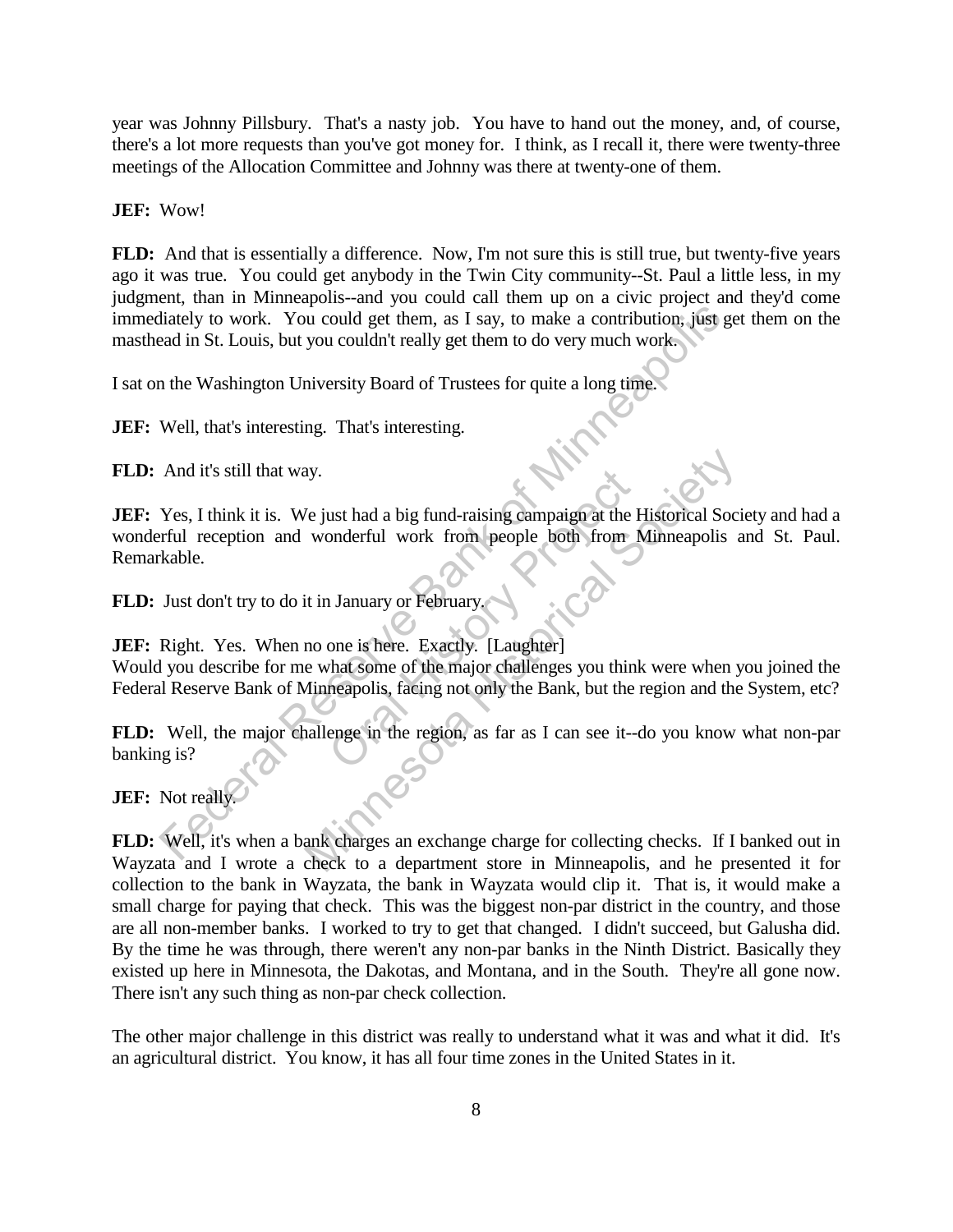**JEF:** I never thought of that, but that's true.

**FLD:** That's right. It stretches, of course, a long way.

**JEF:** I never thought about that. Yes.

**FLD:** They told me a story when I was here about a banker out in--I've forgotten where it was. It was clear up in the northwestern corner of Montana. And he had applied for membership in the System. They didn't use telephones very much at that time. This was back in the early twenties, I think. The transportation of the mail wasn't very fast, and they kept sending him--you know, he'd get a letter and say, "Please reply within five days." And the bank wouldn't get a reply for seven days. And they kept nudging him to get his replies in more quickly. And he finally sent a map in, and he put a compass down in Minneapolis and stretched the point out to where his town was. And then drew a circle and then drew it all the way around and came out a hundred miles east of the coast of the Atlantic Ocean. And apparently they had no more correspondence on this matter. [Laughter]

But it's a great big district, and there aren't very many people. When it was founded--I think I'm right about this--San Francisco and Minneapolis were the two biggest districts in area in the System and the two smallest districts in terms of bank resources. Now, San Francisco has long passed Minneapolis in bank resources, of course, because of the population growth and everything else out there. But then they were roughly the same size. And those two Banks ran themselves about the same way. You could turn right on a red stop light in San Francisco and you could in Minneapolis, and nowhere else in the whole country that I know you could do that. But the two districts quite closely resembled each other. I don't know whether this is still true or not, but it was true when I was there. In. They didn't use telephones very much at that time. This was back in the effect and any, "Please reply within five days." And they kept sending him-yetter and any, "Please reply within five days." And the bank wouldn't nd there aren't very many people. When is<br>the and Minneapolis were the two biggest dis<br>s in terms of bank resources. Now, San<br>s, of course, because of the population grow<br>ughly the same size. And those two Bank<br>ght on a re an. And apparently they had no more correspondence of<br>the than there aren't very many people. When it was founde<br>isco and Minneapolis were the two biggest districts in area<br>inces, of course, because of the population growt

**JEF:** You became president in 1957. The post-World War II era was still very much going. What kind of problems did this district and the nation have with inflation and things like that at that time? Was that a big problem for you?

**FLD:** Not at that time, no. The inflation surge came immediately after World War II in the late forties and was pretty well gone by the time I got up here to Minneapolis. Remember, Eisenhower was president. Freeman was governor. Humphrey was in the Senate, accompanied a little later by Gene [Eugene] McCarthy. All of their pictures are on the wall over here.

**JEF:** I was just looking at Mr. McCarthy right here.

**FLD:** Just to add something in here before I go on, I used to go to Washington, as I said, frequently. About every other time I'd go down, I'd be with Hubert Humphrey. And I'd get off that plane feeling as though I'd been through a meat grinder. You know, he never stopped working. You just couldn't relax because you were kept answering questions all the way down. You'd fly down every other week with Gene McCarthy, and it was absolutely relaxed. Now, McCarthy was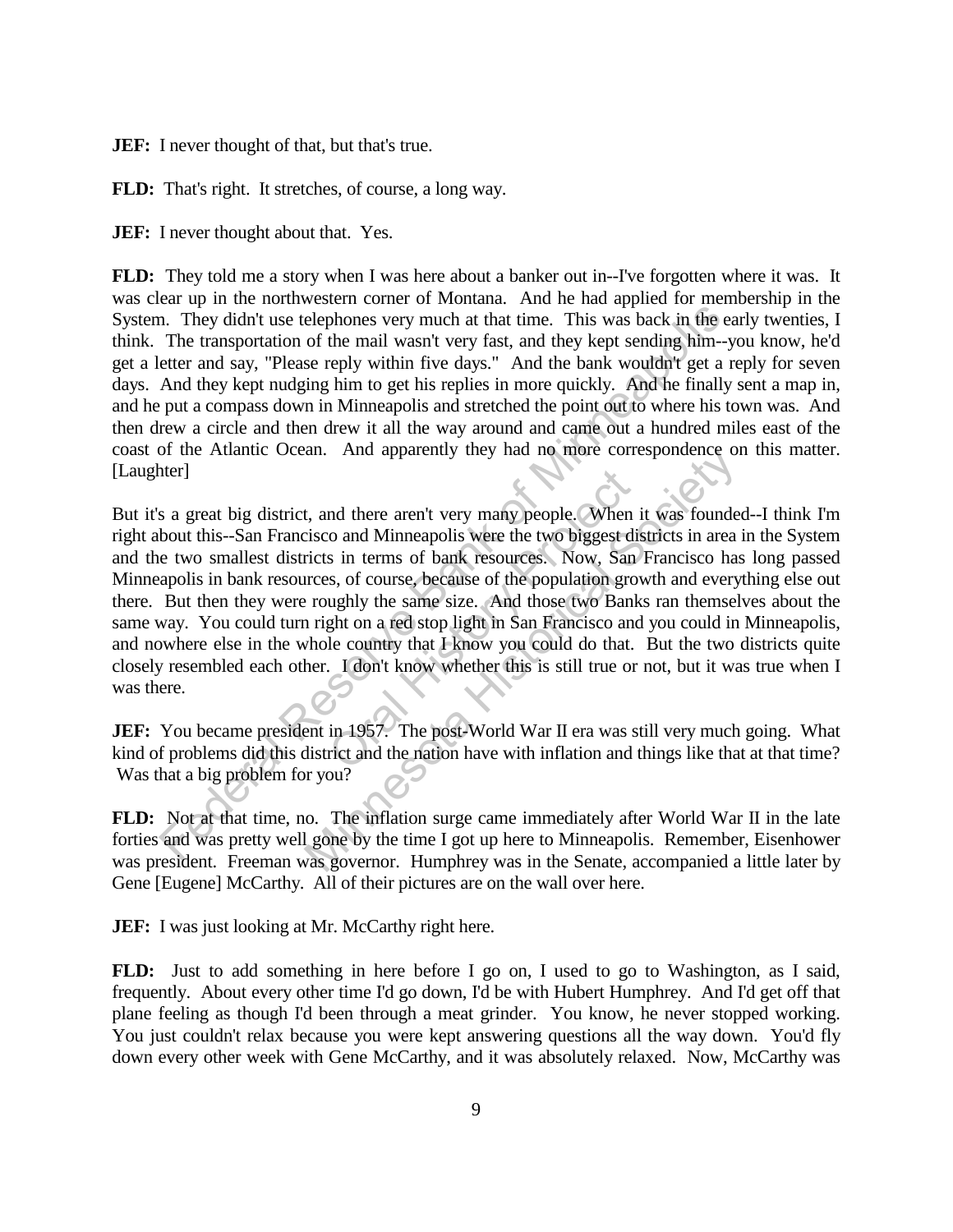probably not the greatest senator Minnesota ever had, but he didn't take himself or anything else very seriously, and he was fun to travel with.

**JEF:** Interesting.

**FLD:** But, actually, in the Eisenhower years, the inflation rate was very low. There was a man named Sumner Schlieter who taught at Harvard and who came out of Wisconsin, who had stated that the normal inflation rate in the United States was three percent. Everybody thought that was pretty radical. If Schlieter were still alive, his hair would be standing up about what's happened. [Laughter]

**JEF:** Yes, I'm sure.

**FLD:** But, nevertheless, it was a fairly quiet period in inflation. The country had come out of World War II pretty well, didn't have as many adjustment problems as had been predicted for it. Interest rates were fairly low. We had a ceiling on government security borrowing, you know--four percent. The world was basically fairly prosperous. There was a mild depression in 1958. There was another sort of mild depression in 1960. But these were pretty simple operations.

This was the golden age of Federal Reserve policy. Monetary policy worked, and it pretty well handled what it was supposed to handle. There wasn't an awful lot of criticism. There was criticism of policy, but not an awful lot of criticisms about the mechanics of policy. You didn't have every professor of economics in the United States trying to tell the central bank how to run its business. You might have them saying that they thought they were too tight, they thought they were too loose, or they thought they should have done something different than they did. But you didn't get all this goofiness of watching M-1 or M-9 or M-14 or whatever it is. You didn't have a shadow Federal Reserve Open Market Committee. It was a lot more peaceful. The Section of the method is the prother of the method in the method was I and the method was I and the trans were fairly bow. We had a celling on government security borrowing, y at It preserve for the was a matter than t cally farrly prosperous. There was a mild<br>ession in 1960. But these were pretty simpl<br>Federal Reserve policy. Monetary policy<br>ed to handle. There wasn't an awful lot<br>n awful lot of criticisms about the mecha<br>omics in the U w. We had a centry on government security borrowing, yo<br>assically fairly prosperous. There was a mild depression in<br>epression in 1960. But these were pretty simple operations.<br>of Federal Reserve policy. Monetary policy wor

**JEF:** Not second-guessing and third-guessing and everything.

**FLD:** Well, about the mechanics. I'm not talking about the policies. Those can be criticized legitimately, in my opinion. But when they try to talk about the mechanics of policy when they don't know much about it, I think this is kind of silly.

**JEF:** Looking at the political situation, you were talking about the Eisenhower years, which, of course, began in 1952. What were some of the politics surrounding monetary policy in those days? What were the criticisms leveled at the Fed's monetary policies?

**FLD:** The typical criticism leveled at any central bank policy. It's either too late or too little or too much and too early, too strict or not strict enough. It's the standard commentary. On the whole, it really wasn't all that difficult. The Congress typically criticized the central bank. It's been doing it ever since it was founded, back when Andrew Jackson was president, of course, and he got rid of the first central bank--the second central bank, I guess it was.

We had financed World War II on what was called a standard curve, three-eighths of one percent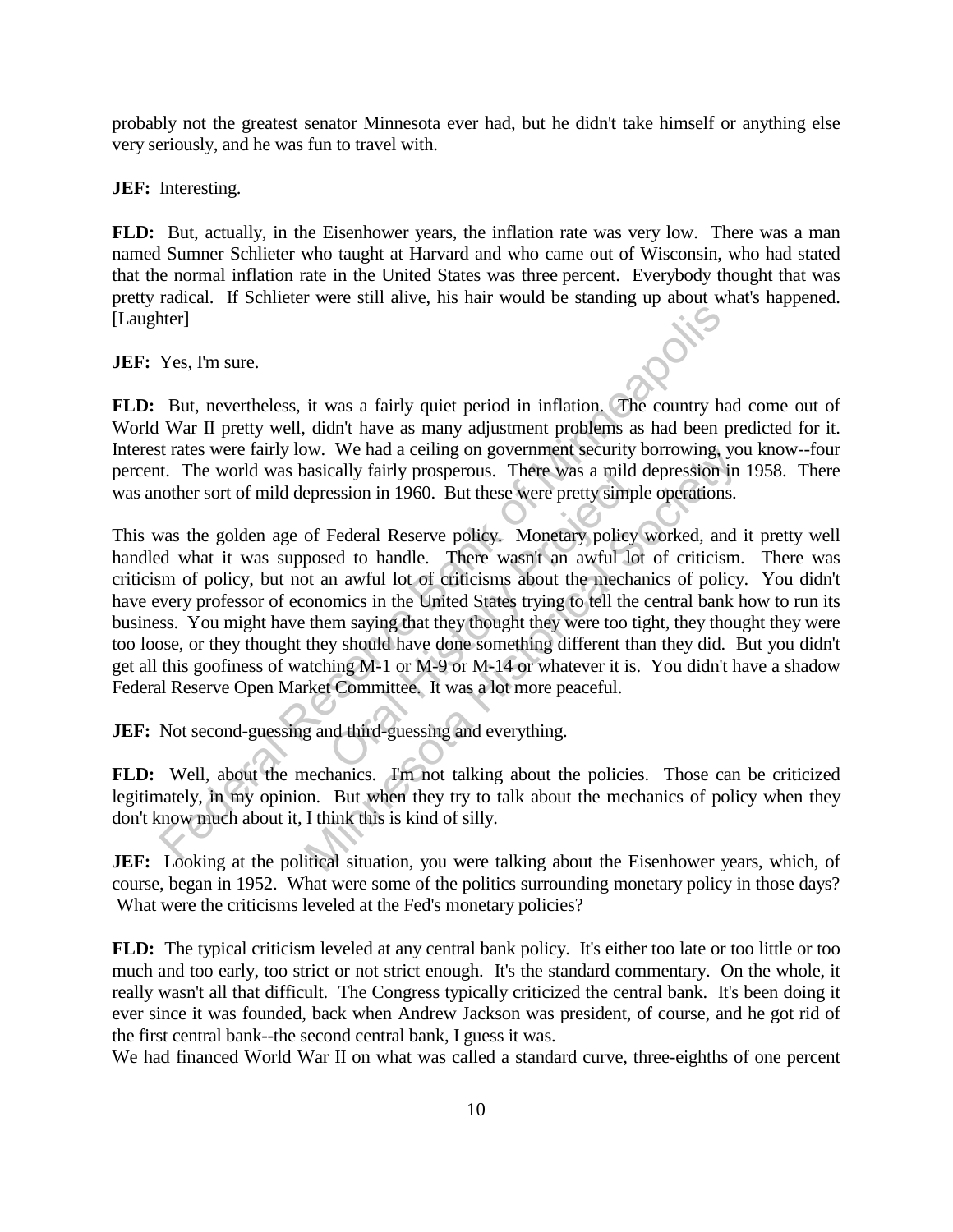for Treasury bills, two-point-five percent for the longest Treasury bonds. Harry Truman was president, of course, right after World War II ended, and he could remember after World War I when they'd sold government securities, whatever the rates were at that time, and then the rates went up and the prices of government securities went down, and people had paid \$100 and they were only getting \$80 when they sold. He thought it was mortal sin to have the interest rate change upward.

So they had a great big to-do about this. John Snyder came down to become Secretary of the Treasury. He was in Truman's battery in World War I, from Arkansas, and became Secretary of the Treasury. Bill Martin came over to the Treasury as assistant secretary, but he really ran the Treasury at the time. Marriner Eccles had been, not reappointed, as Chairman of the Board; but he stayed on. And they put Tom McCabe who was from Philadelphia on the Board as Chairman. McCabe was a very nice man. He ran a very good company--Scott Paper Company--when he came down, but he wasn't much of a central banker, and he couldn't get along with Congress, and he couldn't get along with John Snyder.

There was a tremendous fight over--the Federal Reserve had to support the interest rate structure, and what it meant was they had to buy securities whenever it looked as though the interest rates were going to go up. It meant they didn't have any real control over credit policy, because the banks could just dump the securities. They knew they weren't going to take a loss on them. So until 1951, I guess it was, when we [the System], I suppose you should say, signed the Treasury-Federal Reserve Accord, which, in effect, said you wouldn't have any raise in the discount rate for a year, but you would no longer have to support government securities at the two-point-five percent rate at the long end of the market. Bill Martin basically got that through the Treasury and McCabe got it through the Federal Reserve. And then McCabe resigned and went back to Philadelphia, and Martin was appointed chairman of the Federal Reserve Board and stayed there, I guess, for nineteen years, and, of course, was a very effective chairman. He's in a wheelchair now. Well, he's five years older than I am. He came out of St. Louis, you know. His father was president of the Federal Reserve Bank of St. Louis. Figure 1.1 The Minne move to the Treasury as assistant secretary, but he<br>sign at the time. Minner Ecceles had been, not reappointed, as Chairman of the<br>on. And they put Tom McCabe who was from Philadelphia on the Board<br>be It over--the Federal Reserve had to support<br>had to buy securities whenever it looked at<br>they didn't have any real control over credis.<br>They knew they weren't going to take<br>e [the System], I suppose you should say, s<br>ffect, Trajabit over--the Federal Reserve had to support the interest ey had to buy securities whenever it looked as though the eant they didn't have any real control over credit policy, because the System and they weren't going

**JEF:** I didn't know that.

**FLD:** Yes. This is a digression also, but old Mr. Martin never could remember anybody. I'm surprised he even recognized his wife or his children. He'd come into the Bank and I usually would shepherd him around. He didn't know who I was, but he realized sort of vaguely that he'd seen me before. So I sort of inherited him. And when he'd come in, I'd take him around. I can remember one day we walked into my office and he looked at the empty desk and said, "He isn't here, is he?"

**JEF:** [Laughter] Oh dear.

**FLD:** At any rate, the economy was going along fairly well. Eisenhower years were slow-growth years. Kennedy got elected, and it became a much more growth-oriented economy under Kennedy and Johnson. It was in a period, when I went to Treasury in 1965, when we still had that fourpercent ceiling on Treasury securities, and we finally got that changed so you could do some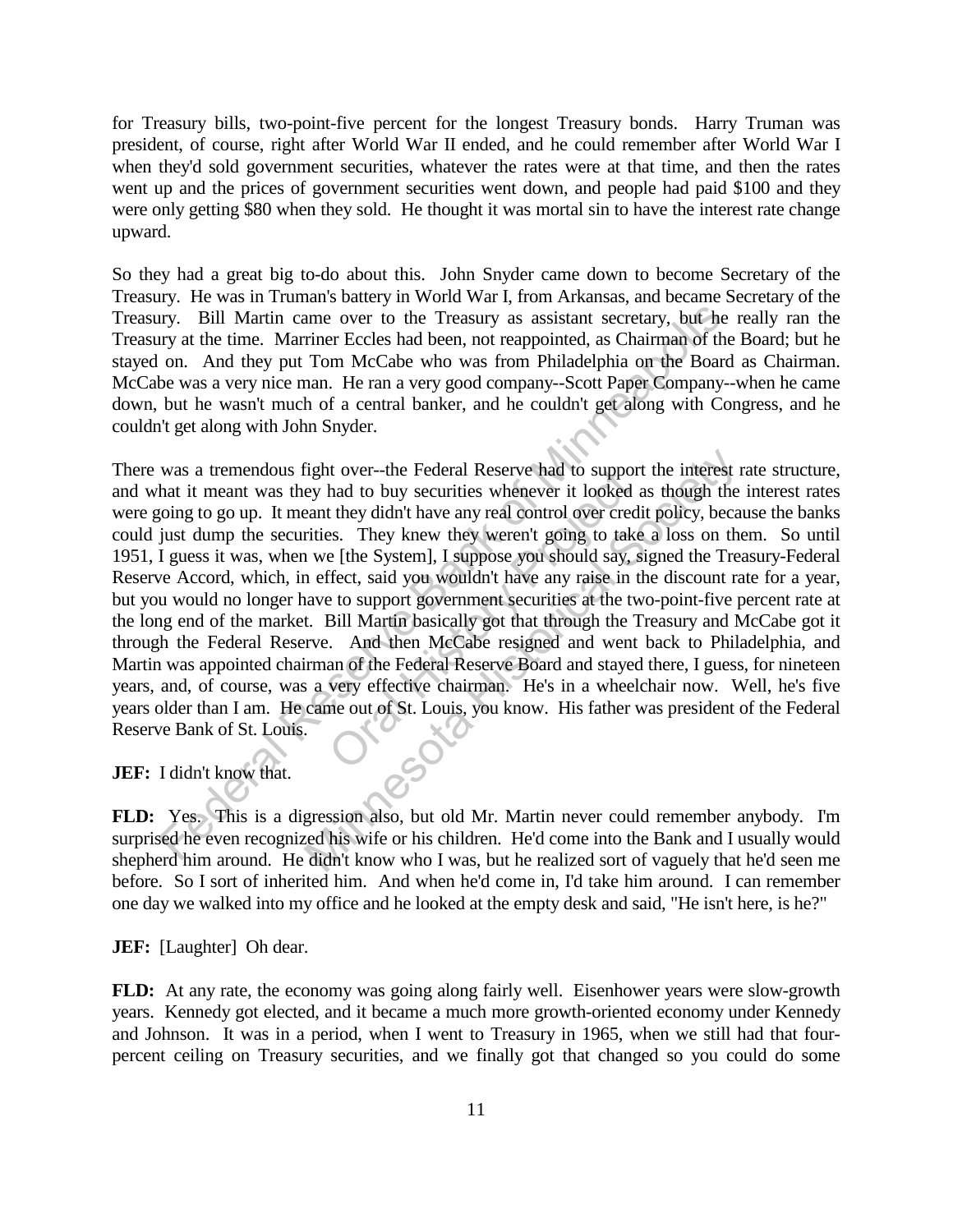financing. Because all it did was force you to borrow at the very short end. But it had been in place for a long, long time. I'm not sure it's still true, but when I was at Treasury, the President himself had to sign off on every security that was over one year. He was sent over a memorandum the day we were going to announce the financing, and he literally had to sign it.

**JEF:** Good heavens.

**FLD:** This was in the law. This was not something that--

**JEF:** Just custom. It was actually legal.

**FLD:** That's right. But the economy as a whole, as I say, was in reasonably good shape all during this period, with relatively low inflation through the Johnson administration. It was after that that you got the big inflation in this country following 1968. I won't claim that economic policy was all that good during this period, but on the whole, it got along reasonably well.

**JEF:** What are your perceptions at that particular time, too, perceptions in this region, of the Federal Reserve as a banking regulator as opposed to the state's banking regulations?

**FLD:** I don't think there was ever much perception of that that I know of. The state banks that weren't members of the Federal Reserve System had lower reserve requirements. State bank supervision in this area, except for Michigan, was never very rigorous. The national bank examiners and the Federal Reserve examiners were much tougher than the state bank examiners. There was a distinct advantage to being a state non-member bank from an economic standpoint as the bankers saw it, because they didn't have to worry about Federal Reserve regulations. They had lower reserve requirements. Their money was more leveraged than the Federal Reserve member bank's was. But I don't really think the general public paid much attention to that. The bankers did, to some extent. Just custom. It was actually legal.<br>
That's right. But the economy as a whole, as I say, was in reasonably good shriod, with relatively low inflation through the Johnson administration. It was the big inflation in this cou between that particular time, too, percept<br>regulator as opposed to the state's banking is<br>sever much perception of that that I know<br>leral Reserve System had lower reserve<br>cept for Michigan, was never very rigo<br>eserve exami rceptions at that particular time, too, perceptions in this ring regulator as opposed to the state's banking regulations?<br>
was ever much perception of that that I know of. The stated Federal Reserve System had lower reserv

The perception of the Federal Reserve Bank was, on the whole, I think, extremely favorable. This Bank had worked hard at creating a favorable picture of itself. Van Nice was one of the people who did this, and they had meetings of member bankers, I guess you'd call them. In Boston they called them shareholders meetings, because the banks technically own the Federal Reserve Banks, you know, they own all the stock in them.

I'd say that every place I went--and this was not due to me; this had been developed long before I got here--every place I went, people were very happy to see somebody from the Federal Reserve System. We followed a policy here of having one meeting a year, I think, in one part of the district. You'd go to South Dakota. You'd go to North Dakota. You'd go to Montana. Went up to International Falls one year. As I mentioned earlier, Corette took me all around Montana to see a lot of people, and this, again, was somewhat different. We did this sort of thing in St. Louis, but I don't think we did it as well as they'd done it up here. It may be that it was just a little more difficult area to work in. I don't know. But the perception of the Bank here was excellent.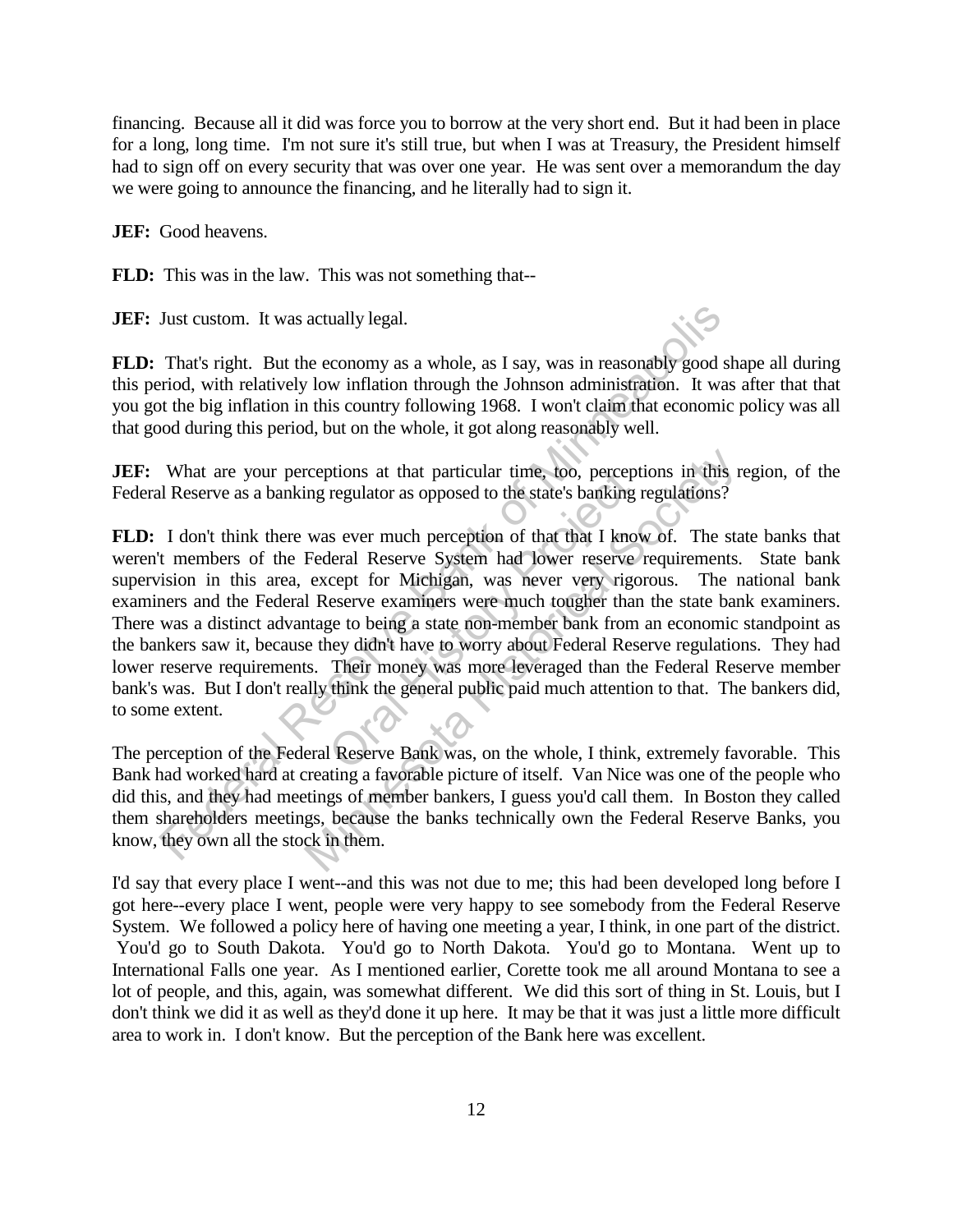**JEF:** You never felt that there was any perception that the Federal Reserve was trying to preempt the state banking regulations or anything like this?

**FLD:** No, no. Really, what was done in member bank state banking, the examination people went in with the state bank examination people. Our Federal Reserve Bank examination people went in with state bank examination people to examine banks. Basically, the state bank examiners were badly paid, they didn't have enough of them to do the job, anyway, and, as far as I could tell, there wasn't any hostility at all. I saw the banking departments in Montana, the Dakotas, Minnesota, Wisconsin and Michigan. Basically the state banking department in Michigan is first rate. But the Upper Peninsula is kind of forgotten country up there, you know, so we didn't have any problem with them or any problem with the Wisconsin state banking people.

**JEF:** This is such a rural area--and you referred to that earlier--with a lot of small banks. How much did you have to do with the concerns of rural bankers, independent bankers, with the growth of bank holding companies, for instance, like First Bank and Norwest? Peninsula is kind of forgotten country up there, you know, so we didn't have<br>nen or any problem with the Wisconsin state banking people.<br>This is such a rural area--and you referred to that earlier--with a lot of small<br>did

**FLD:** When I came up here, the fellow that ran the Independent Bankers Association was a guy named Ben DuBois and came from up in--do you know where?

**JEF:** No, I don't.

**FLD:** Sinclair Lewis' hometown.

**JEF:** Oh, Sauk Centre [Minnesota].

**FLD:** That's right. Ben was a very colorful figure. He was active politically, of course. His son, I think, Pat DuBois, still runs a bank up there, or at least the DuBois family owned one. From up in--do you know where?<br>
Now where?<br>
Now use the project of the section of the section of the section of the section of the section of the section of the pullber of the pullber of the pullber of the pullber of the p France, the fellow that ran the Independent Bankers Association<br>therefore up in--do you know where?<br>Alternative metric of the society of course a very colorful figure. He was active politically, of cours<br>as a bank up there

When he testified before Congress one time, some congressman said to him, "Mr. DuBois, what are your qualifications?"

And DuBois answered without a blink of an eye, "I'm one of the seven leading economists of Sauk Centre, Minnesota. [Laughter]

**JEF:** A good sense of humor as well.

**FLD:** At any rate, the Independent Bankers, of course, fought the holding companies tooth and nail on paper. They objected strongly to being gobbled up, except when somebody ran out of heirs and wanted to sell his bank. In which case, they were--

**JEF:** Delighted.

**FLD:** That's right. The big bank holding companies essentially financed the bankers' associations, because they paid fairly heavy dues and so on. It was sort of interesting to watch, because you'd go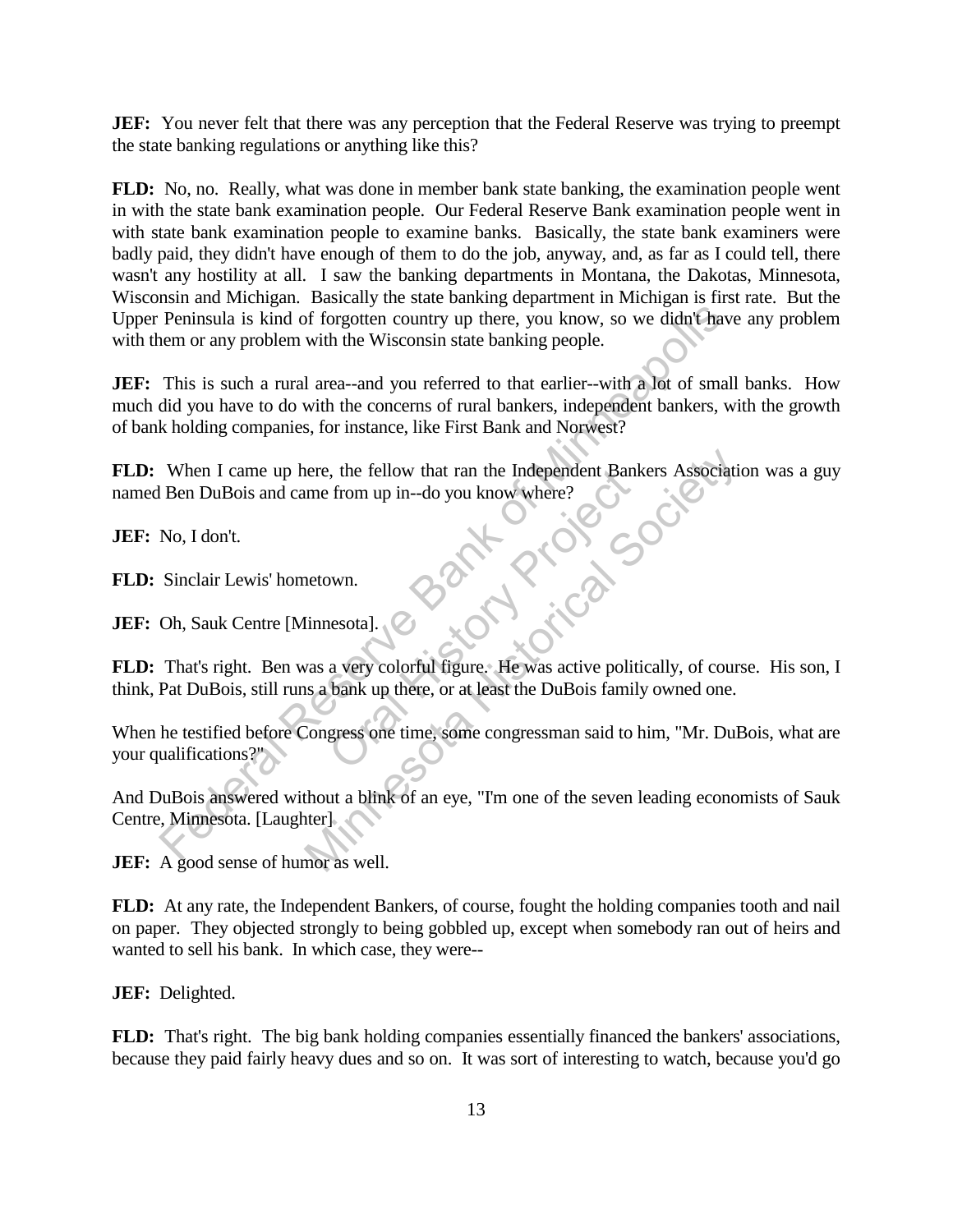out and they'd attack the bank holding companies and then go to a party that was given by them. I'm sure there was more real hostility than I'm implying here, but, on the whole, it was sort of a liveand-let-live situation, and the holding companies didn't really push very hard on these things, and they essentially ran pretty well. Joe Colman ran First Bank System when I came up here. Cameron Thompson had run Northwest Bank Corporation, but Goodrich Lowry was running it when I came up here. The Bremer banks were always fairly passive out of St. Paul. And the only other holding company that I'm aware of around here was Carl Pohlad's, Marquette, which is called Bank Shares, Inc. Carl always kept a fairly low profile.

I don't think there was all that much hostility. Now, that may have changed. I've been away from the Federal Reserve Bank of Minneapolis for a long, long time. I've followed a little bit of the politics of this thing, but I wasn't aware that there was an awful lot of--well, there has been a movement in Minnesota for a long time to try to get statewide branch banking. There's also been sort of a movement that you ought to put a cap on the size of the holding companies. That, apparently, has gone out the window with this merger of Marquette and First Bank. But the Board, the Federal Reserve Board, used to take that pretty seriously. think there was all that much hostility. Now, that may have changed. Ive be the rall Reserve Bank of Minneapolis for a long, long time. I've followed a 1 so so for this thing, but I wasn't aware that there was an awful lot

My guess is that twenty years ago they wouldn't have passed that at all, and they wouldn't have let Norwest expand as rapidly as it has more recently. The doctrine has changed somewhat, and we've gone through a sort of gradual change on this in banking in Minnesota. You can have branches. You can't have them statewide yet, but you can have branches. The savings and loans can have them statewide. s ago they wouldn't have passed that at all,<br>it has more recently. The doctrine has chal<br>al change on this in banking in Minnesota<br>de yet, but you can have branches. The s<br>is that particular time any untoward pullin<br>in tha All the mean that prefixed that at all, and they would a change on this in banking in Minnesota. You can have wide yet, but you can have branches. The savings and lot wide yet, but you can have branches. The savings and lo

**JEF:** But you didn't sense at that particular time any untoward pulling and hauling between the two?

**FLD:** No, no. That may mean that I just wasn't sensitive, but I don't think so.

**JEF:** What would you say at that time were the major economic issues that faced agriculture? You've mentioned agricultural interests, and this is a largely agricultural economy.

**FLD:** Yes. It's not as much agricultural as it used to be, of course. That's changed. We had, of course, the Farmers Union here, and still have. The American Farm Bureau was not as potent a factor in this Ninth District as it was in some of the more western districts. It's still a potent factor. Our farms are not as big as the southern cotton plantations. Some of the big wheat farms up in Montana were, but the farm support program didn't cater to the big landowners as the cotton support program did and the tobacco support program did in the South. I think the people up here were fundamentally in favor of the farm policy as it had developed to favor crop support. There's still a pretty strong populist feeling in this part of the world, you know. They don't like Wall Street and the interests. I can remember a labor leader up here talking about the trusts. You know what he meant? U.S. Steel, of course.

**JEF:** Not trusts, just The Trust.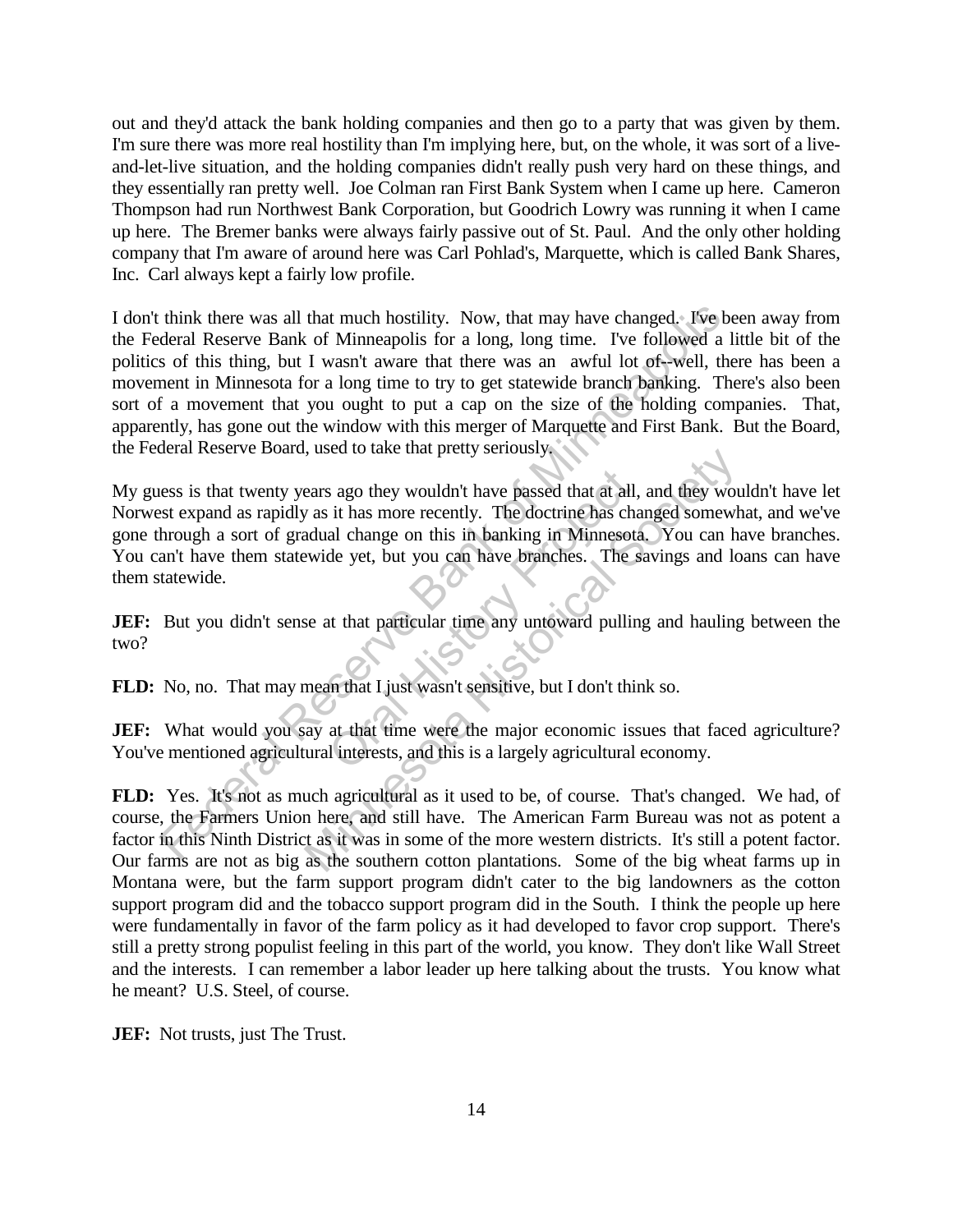**FLD:** That's right. You still could have run very successfully against Wall Street when I was here, and I guess you still can to some extent. But I didn't get any sense at all of hostility toward the farm program or a feeling that the farmers were being abused up here. There was a rapid movement toward consolidation of farms, of course, and the farm interests were potent. I tell you that between 1957 and '64, when I left, was a relatively peaceful period in terms of economics.

**JEF:** Not much turmoil.

**FLD:** Not much turmoil, no.

**JEF:** Was there much concern at that time about foreign ownership of land, or was that not yet a problem?

**FLD:** No. That all came a little later. It began to be developed, of course, in the early sixties. I can remember getting in a taxi out here once after I came home on a short visit. My wife stayed here for three years when I went down to Washington [to the Treasury], so I'd get back when I could. I recall catching a taxi at the airport and telling the driver--we lived at 4401 Lake Harriet at that time--how to get there, and he said he was new. He was down from I've forgotten where, but somewhere up on the Iron Range. And he said, "If you can get those goddamn people to quit importing foreign steel, I'd still have a job up there." I'm quoting him literally. Was there much concern at that time about foreign ownership of land, or was<br>
m?<br>
No. That all came a little later. It began to be developed, of course, in the member getting in a taxi out here once after I came home on a i at the airport and telling the driver--we lived he said he was new. He was down from<br>Range. And he said, "If you can get those a job up there." I'm quoting him lite<br>dy a problem at that time.<br>the middle sixties, really. The the airport and telling the driver-we lived at 4401 L<br>taxi at the airport and telling the driver-we lived at 4401 L<br>e, and he said, "If you can get those goddamn p<br>still have a job up there." I'm quoting him literally.

**JEF:** Yes. So that was already a problem at that time.

FLD: Yes. Now, this was in the middle sixties, really.

**JEF:** Middle sixties.

**FLD:** Yes.

**JEF:** Late sixties, yes.

**FLD:** Of course, when I got here, we had just developed taconite.

**JEF:** Oh, that's right. 1958. That's right.

**FLD:** I went up to Silver Bay, some of the mining towns up there. Taconite was important here. It was important over in the upper peninsula of Michigan. Now, these areas had been very prosperous for a long time, when the Mesabi was at its height. It went down in the dumps after World War II, and then they developed the taconite ore, which was a great thing for Minnesota.

**JEF:** A real boom for the economy.

**FLD:** Have you ever been in Hibbing?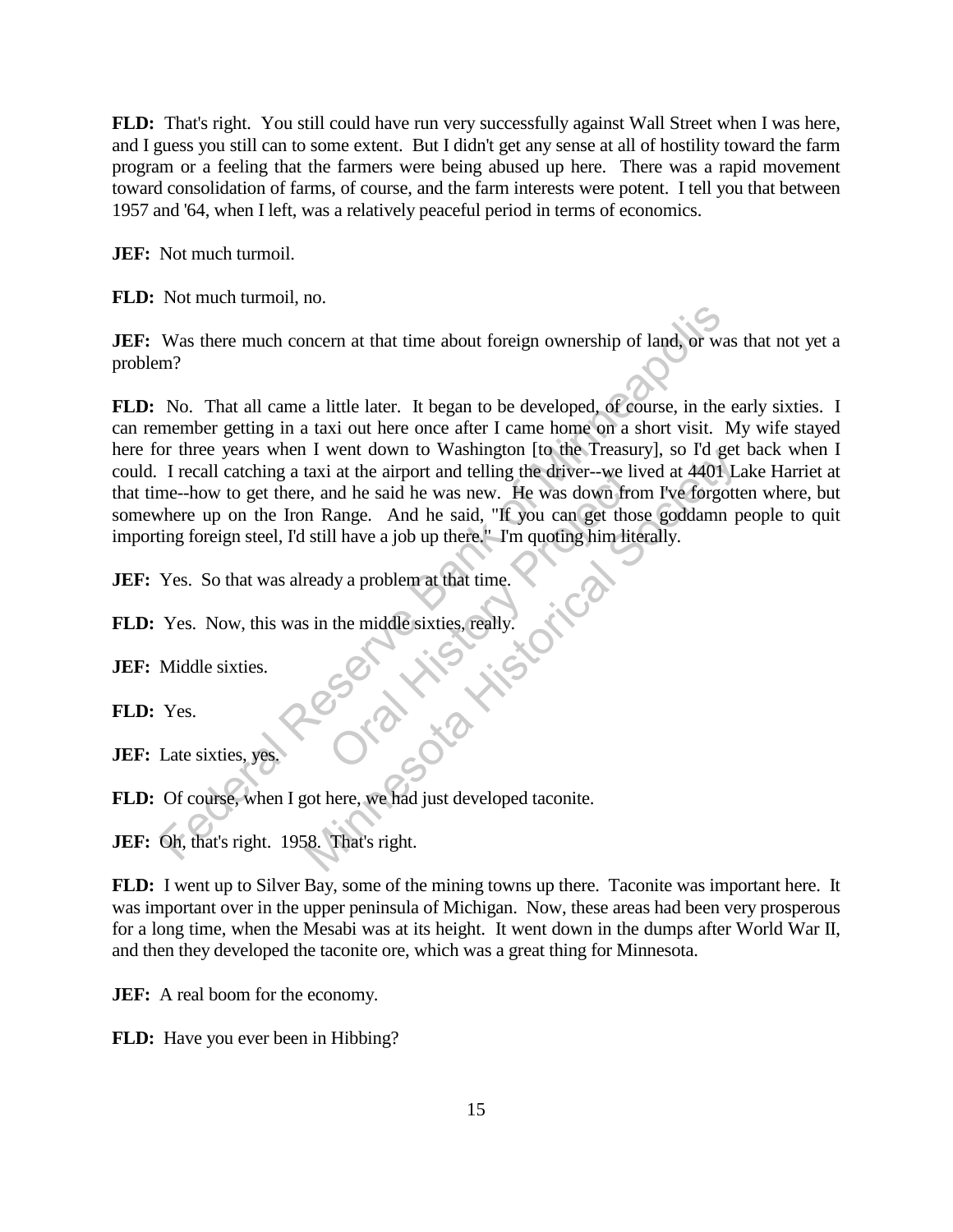**JEF:** Oh, indeed. Yes.

**FLD:** Have you been in the high school there?

**JEF:** Yes. With the chandeliers and the painted ceiling, too.

**FLD:** I've forgotten--947 stage drops or something like that behind it. Paid for with iron money.

**JEF:** Yes. And heated sidewalks, or at least they used to and everything else. That's right.

**FLD:** Remember that in the period, fundamentally from 1945 until about 1970, the United States was the cock-of-the-walk in every respect, and while you were beginning to get some noise from Japan and from Western Europe at that time, it wasn't all that much.

When I was at Treasury, I spent an awful lot of time in Europe attending meetings where I'd get alternately lectured on the improvidence of the United States in running balance-of-payments deficits (which were peanuts, of course, relative to what they are now) and then please do not remove the American troops from Europe, which was the cause of a good part of our balance-ofpayments deficit with Europe. If the United States didn't take a lead, nobody took a lead. What you tried to do during a lot of this period was to get somebody, Carli in Italy, or whoever from Germany, or whoever from France, to take the lead in proposing something. Then you tried to get some more. You couldn't afford too much to be out in front publicly, but fundamentally the relationships between the United States and the rest of the world were the old cliché--if the United States sneezes, the rest of the world gets pneumonia. Now, that isn't true anymore, of course, but it was true all through the fifties and basically all through the sixties. We didn't even have to change currency when we went abroad. The dollar was what you could use all over. I did change, but I didn't have to. As a matter of fact, they were happier to take dollars than they were anything else. For the word of the period, the total and which was what you were becomed to cock-of-the-walk in every respect, and while you were beginning to get so cock-of-the-walk in every respect, and while you were beginning to get is, of course, relative to what they are now<br>from Europe, which was the cause of a g<br>of . If the United States didn't take a lead, nob<br>this period was to get somebody, Carli<br>france, to take the lead in proposing someth<br>aff ide improvidence of the United States in running balance<br>tuts, of course, relative to what they are now) and then p<br>pps from Europe, which was the cause of a good part of our<br>oppe. If the United States didn't take a lead,

**JEF:** I'm sure. Can you describe what the Open Market Committee meetings were like?

**FLD:** Yes. There was a fairly simple format. You always had the same chair. Have you ever been in the board room in Washington?

**JEF:** No.

**FLD:** Well, it's a big room and it has a big table and you can put, I suppose, thirty people around it. The Chairman sat in the middle on one side, and the secretary of the Open Market Committee sat next to him, and the other Governors had their names on the chairs, and some of them sat on this side of the table and some of them sat on that side of the table, and the Presidents sat around. All the Presidents came to the Open Market Committee meeting, but only five of them were allowed to vote, because the Open Market Committee is the seven Governors and five Presidents who rotate. Minneapolis rotates with Kansas City and San Francisco. St. Louis rotated with Dallas and Atlanta.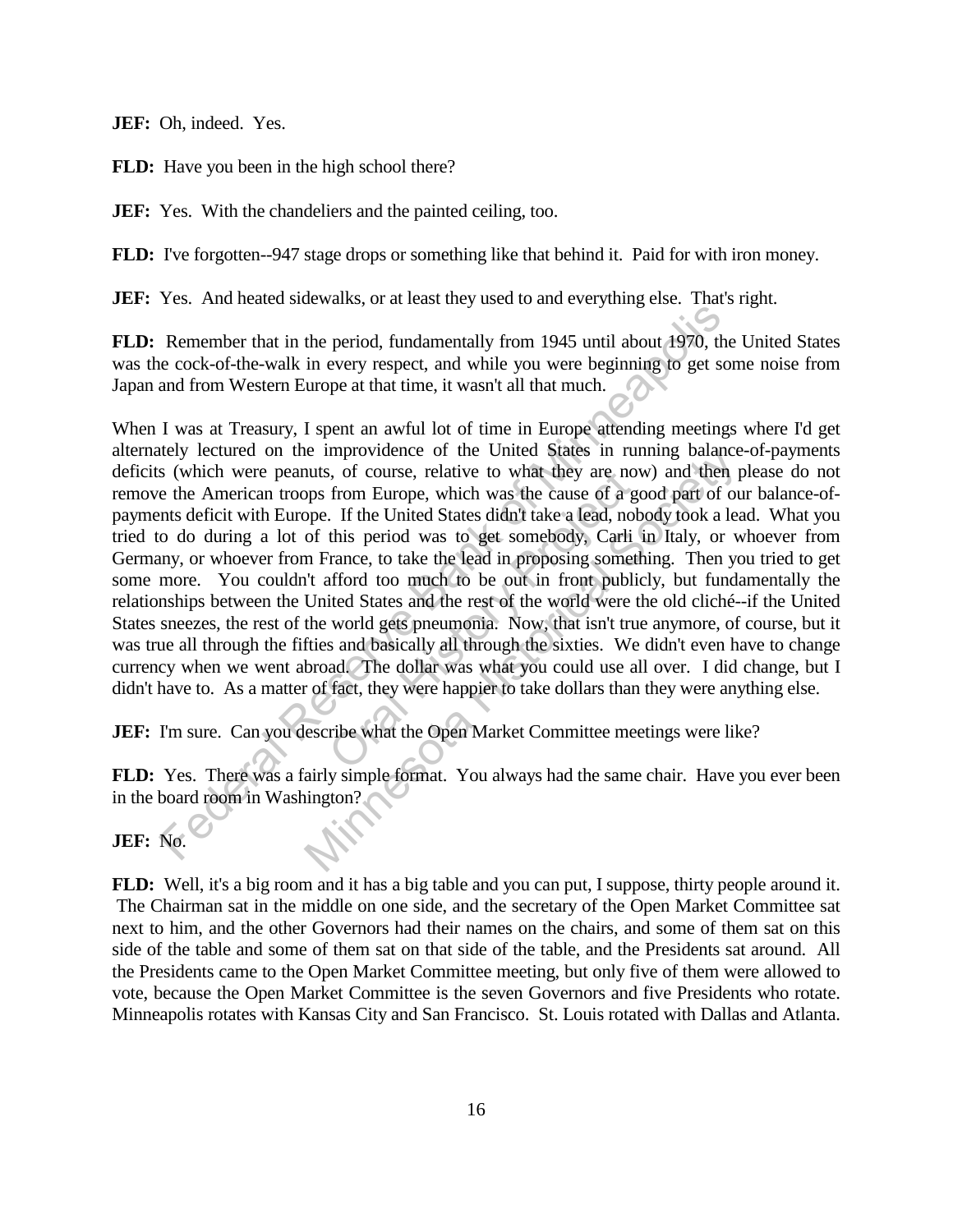In my day, and I guess this was the standard pattern all the way through from when I went up there as an economist, somebody would start at this side of the table and you'd go around, commenting to the Committee and the Chairman would summarize at the end. The next meeting they'd start at the other side of the table and go around that way. Everybody could speak. Some spoke with more intelligence than others, of course, and some spoke in more detail than others. Everybody could speak but only twelve could vote. Almost every vote that I can recall was a unanimous vote. The great art of the Chairman is to bring a consensus. They voted on a directive, and the directive was a statement of what you did with open market policy in the intervening period between that meeting and the next meeting. It would usually have some preamble about the economy and then it would state, "In view of the above, it shall be the policy of the Federal Open Market Committee during the next three weeks to stay with essentially the same degree of restraint or the same degree of ease in the market." And this would be handed to the manager of the open market accounts run out of the New York Bank. He would have to interpret that and conduct the operations to achieve this objective.

They changed the measuring stick, I guess I should say, from time to time. What we used a lot of at that time was the total reserve level. Sometimes we used what was called the net-borrowed reserve or the net-free reserve level. If the banks were in hock to the Federal Reserve System, presumably you had some restraint. If they were free, they had a little more ease. You could measure this pretty well by what was happening to the reserves and what was happening to interest rates. And on the whole, the manager of the Open Market Committee did pretty darn well with what was essentially a kind of vague instruction. Th view of the above, it shall be the policy of the Federal Open Market Comminue weeks to stay with essentially the same degree of restraint or the same defects to stay with essentially the same degree of restraint or the In the banks were used what was called the net-bord.<br>
The banks were in hock to the Federal Reserve System<br>
Hel. If the banks were in hock to the Federal Reserve System<br>
Hel. If the banks were in hock to the Federal Reserv

That pattern, to the best of my knowledge, continued after I got out of the System for all the time that [William McChesney] Martin was there. I think Arthur Burns changed it when he became Chairman. I think he spoke first. But after that, basically, I think they went around the table the same way. I suspect that after a time it got so that everybody didn't make a little speech. This thing here I pulled out of my files. This is everything I said at the Open Market Committee meetings over eight years. Providence In Northern Sometimes we used what was called If the banks were in hock to the Federal Represent If the banks were in hock to the Federal Represent Oral Historic Inc. Yo to the reserves and what was happening to

**JEF:** Oh, really?

**FLD:** Just take an extract from the minutes. And I'll read you one, if you want me to.

**JEF:** That would be great, yes.

**FLD:** This is the last one that I attended--January 12, 1965. "And calling on Mr. Deming, Chairman Martin noted that he recently had been designated as Under Secretary of the Treasury for Monetary Affairs and, consequently, that this was the last meeting Mr. Deming would attend as a member of the System and an alternate member of the Committee." I don't even remember who the regular member was at that time. "Mr. Deming said that business activity in the Ninth District was moving along reasonably well at present, although conditions were a shade less expansive than in the nation as a whole. Loan expansion was quite strong in December, larger than in 1963 and only a little below the record of 1962. The increase was particularly strong at country banks where farm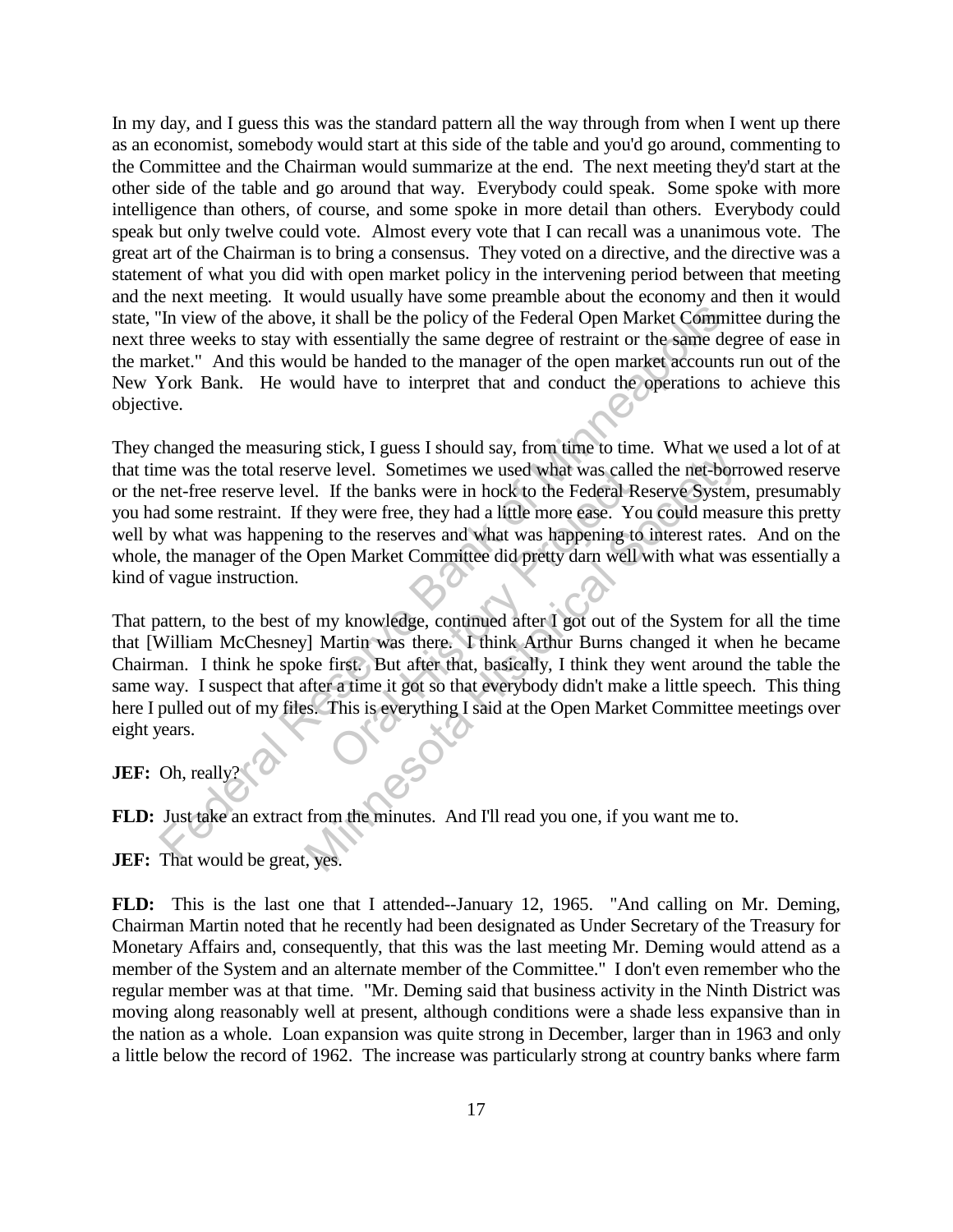refinancing was becoming increasingly important. A recent business survey revealed about the same degree of business confidence as a year ago. Mr. Deming said he would make no comment on policy for the period ahead except to emphasize that possible problems in the after-market for the 4.25-percent bond that had been issued in the refunding. He had found Mr. Holland's (who was later a member of the Board but had been secretary of the Board for a time) analysis of the appropriate definition of even keel at present to be quite interesting and he agreed with it in general."

"Mr. Deming noted that he had been attending meetings of the committee for almost eight years and that recently he had read over the record of policy actions for 1964 and had looked back over some of the earlier entries. It seemed to him that the performance of the Committee was impressive. There was a healthy element of self-criticism and the committee was consistently striving to improve its operations, that perhaps the committee was so concerned with shortcomings in such matters as the state of knowledge regarding leakages in the economy and the quality of available data that it tended to underrate its own performance. In his judgment, the Committee's record of policy decisions over the past several years is one of which it could be proud." cently he had read over the record of policy actions for 1964 and had looked be earlier entires. It seemed to him that the performance of the Committee was consistent was a healthly element of self-criticism and the commit

Incidentally, that was not said just to please the people. That's what I believed. This was the golden age of monetary policy.

**JEF:** And that was your valedictory.

**FLD:** My valedictory at the Open Market Committee.

**JEF:** And those met monthly?

**FLD:** Actually, I think there were something like--there were 137 Federal Open Market Committee meetings between April 16, 1957 and January 12, 1965. I attended all but ten of those. Now, that is eight years, roughly. A little less. And eight into thirteen is about sixteen meetings a year. About every three weeks. Solutions the people. That's what I belt<br>dictory.<br>Open Market Committee.<br>
There were something like-there were 1<br>
April 16, 1957 and January 12, 1965. I at<br>
they. A little less. And eight into thirteen<br>
S. Alternative Society and Society Charles History<br>
That's what I believed This we<br>
aledictory.<br>
The Open Market Committee.<br>
This we<br>
there were something like-there were 137 Federal (<br>
een April 16, 1957 and January 12, 1965

**JEF:** I was going to say, because, yes, it would be ninety-six meetings per eight years at one a month, so it's more than that.

**FLD:** That's right. Martin started that. When I first went to an Open Market Committee meeting was when I came up for the Conference of Presidents or as part of the staff of the St. Louis president, the System was basically run by the Executive Committee, and the Executive Committee consisted of the Chairman of the Board and two other Board members, the President of the Federal Reserve Bank of New York, and somebody else who was close. So it was either Richmond or Philadelphia, who sat on the Executive Committee. [Laughter]

**JEF:** Proximity ruled.

**FLD:** That's right. And essentially in those earlier days, neither the Richmond man nor the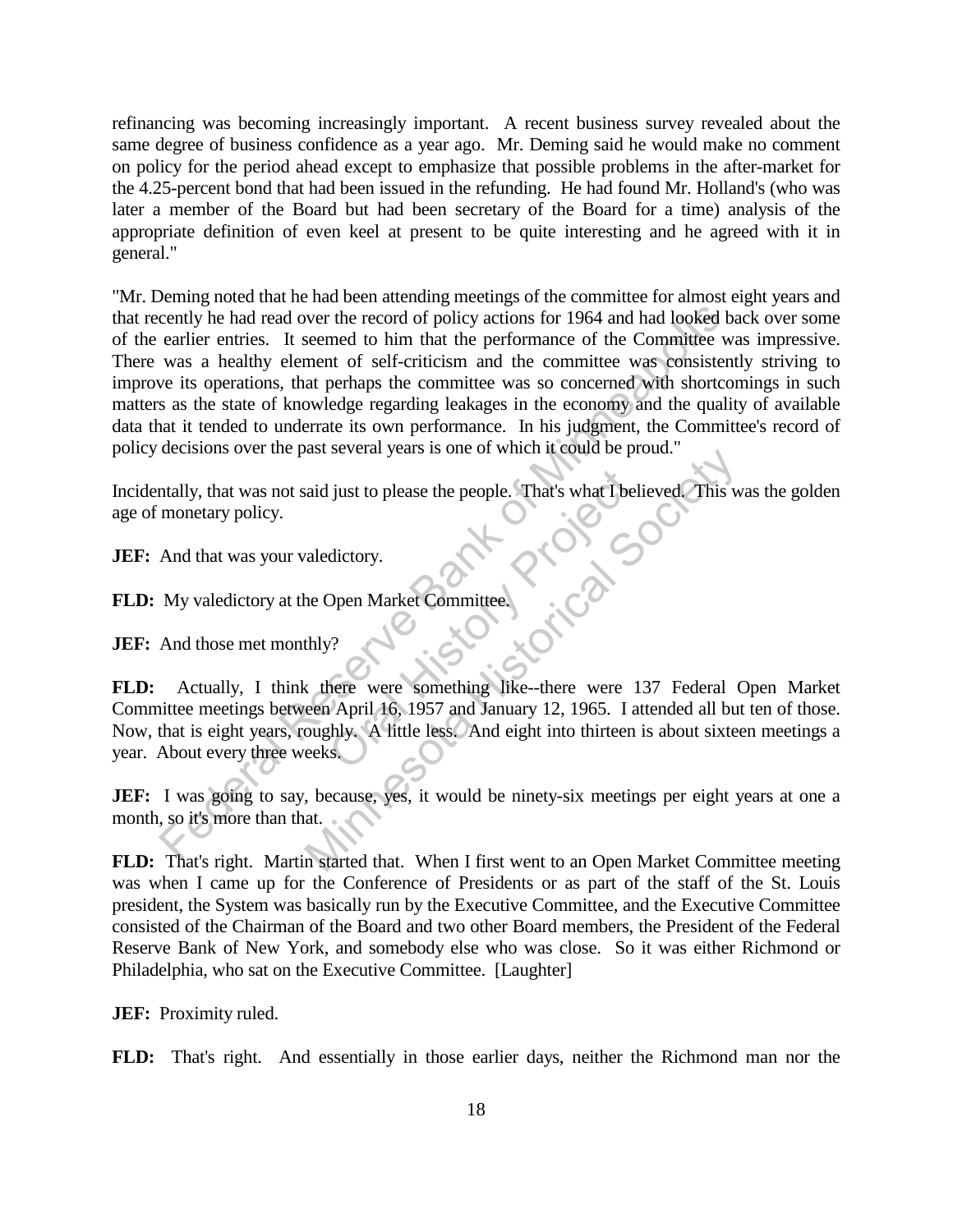Philadelphia man gave a hoot about credit policy. So they were just there to be part of the Committee. The policy was fundamentally run by the Chairman of the Board and the President of the Federal Reserve Bank of New York. It met every other week. The Open Market Committee, by statute, has to meet four times a year. I think the fiscal year began March first. So the Presidents Conference would meet at the end of February, and they'd have an Open Market Committee meeting, when all the members were there, on February the twenty-eighth. They'd get together again to swear in the new members and so on March the first, and that counted for two meetings. They only met twice besides that, the full Committee. And the Executive Committee ran it the rest of the time.

This was when Marriner Eccles was chairman, and Marriner was an autocrat. When he got the post, which must have been about 1948, McCabe ran it much more collegially than Eccles had run it. But he still kept the structure of the old Open Market Committee, with the Executive Committee running everything. Then Martin came in and he wanted to bring the presidents in, partly to balance New York. The structure had been in the statute for a long, long time. The Open Market Committee consisted of five presidents and the seven members of the Board. They began to meet, I think, every other week for a while. And then they went back to about sixteen meetings a year. And now I think it's only six, maybe less than that. It's something like that. Whether the frequency of the meetings had anything to do with the validity of policy, I simply can't answer. But it seemed to me that we got along better at that time than they do now. was when Marriner Eccles was chairman, and Marriner was an autocrat. Which must have been about 1948, McCabe ran it much more collegrially than the still kept the structure of the old Open Market Committee, with the Execut And then they went back to about<br>
maybe less than that. It's something like the to do with the validity of policy, I simply c<br>
at that time than they do now.<br>
other more frequently, maybe.<br>
ared for the meetings as preside Fig. 2.1 and the seven lineness of the Board. They be<br>the presidents and the seven lineness of the Board. They be<br>ix, maybe less than that. It's something tike that Whether<br>ing to do with the validity of policy, I simply c

**JEF:** Because you saw each other more frequently, maybe.

**FLD:** Yes.

**JEF:** How were you prepared for the meetings as president of the Bank? Did you have a preparation session with any of your key research people at the Bank?

**FLD:** Yes. And, of course, I took the key research man down with me, and we would work. You'd meet with the economic staff quite frequently. You'd read a lot of memoranda that they had on what was going on in the district. You'd listen to them about policy from a national standpoint.

The great virtue of Federal Reserve policy made in this sort of a structure is that you get a view of what's going on in the rest of the country. Now regional economic differences are much less diverse than they used to be. The difference between San Francisco and New York is not as pronounced as it used to be. But you got national policy formulated after an input of information from all over the country. And it might not be the best thing in the world for Minneapolis or for San Francisco or for St. Louis, but it was at least framed with an awareness that there was a Minneapolis and a San Francisco and a St. Louis.

**JEF:** And a Montana, for that matter.

**FLD:** And a Montana, that's right. It worked pretty well. I think with the regional economies not as strongly diverse as they used to be, the policy is now framed far more on a national basis than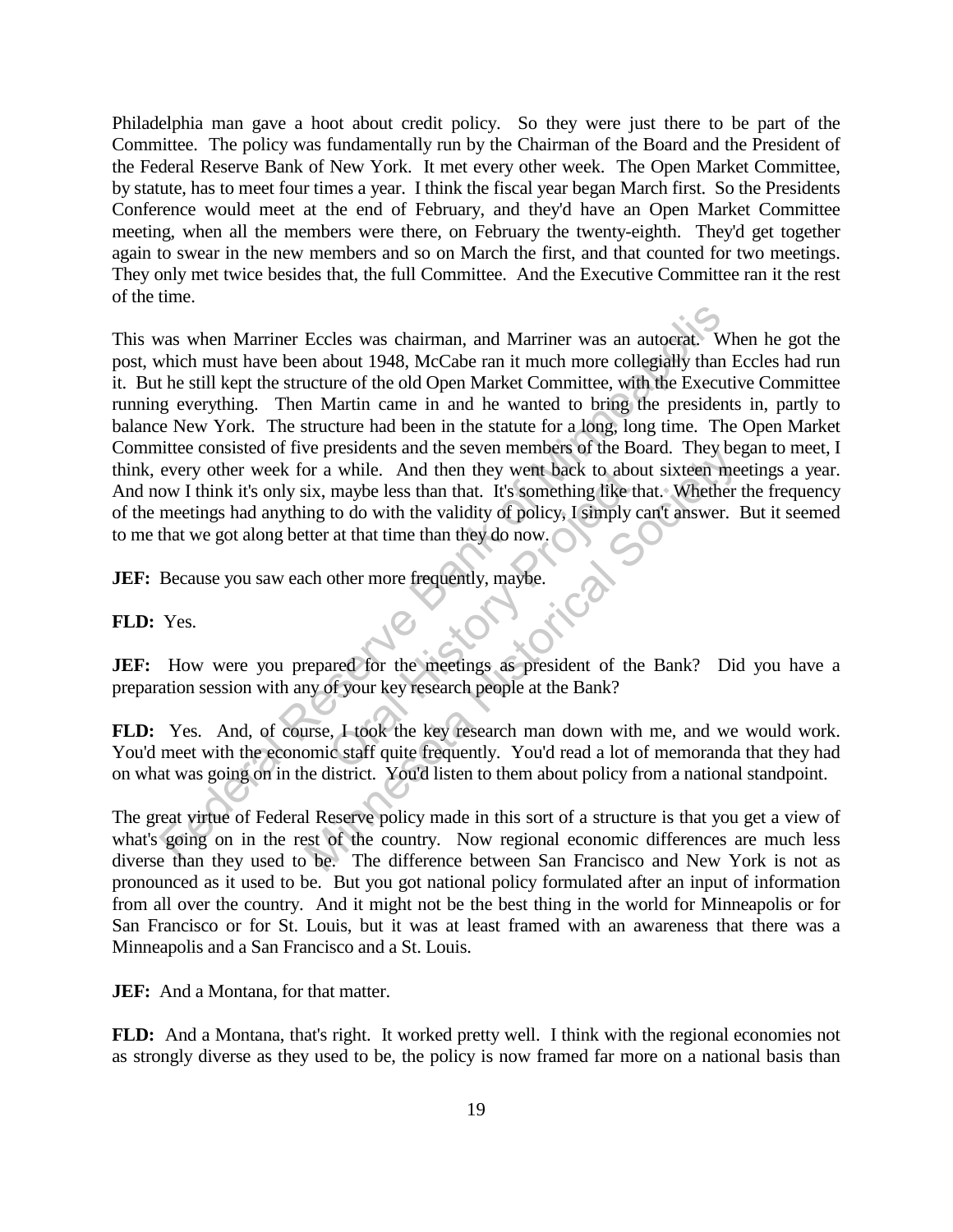with the input from outside. It still works that way pretty well.

An old friend of mine used to be the Minister of Finance of Canada, a fellow named Donald MacDonald. And he wanted to change the structure of the Bank of Canada so that they could get some input from British Columbia, some from Prince Edward Island, and elsewhere. But that policy formulation, I think, is a useful policy formulation procedure. I think it was a useful way to get things done. And the System, over the years, hasn't done a bad job.

**JEF:** No, indeed. At the time you were President of the Federal Reserve Bank of Minneapolis, how much discussion was there when you would go to Open Market Committee meetings or with other presidents or with the Board of Governors about the role of the Federal Reserve as the national bank of the United States as opposed to the Bank of England, or the Bundesbank? I get the sense that today the global village is getting smaller and closer together.

**FLD:** But that's a long time ago. I can recall watching a film version of a meeting at the Bank of England, which was, of course, the model. It isn't the oldest of the central banks. The Riks bank in Sweden is the oldest of the central banks. But this was a film portrayal supposed to popularize the Bank of England, and we watched that and we created a film of the Federal Reserve System at about that time. I'd met people from the Bank of Japan and from the Bank of France, but I didn't really know any of these people until I went to the Treasury.

I went around the world in 1960 because I had an assignment in Taiwan. Bill Martin sent introductory notes for me to various places I was going to. We went to Hong Kong, to the Philippines, where Bill's wife's father was Governor General. He was Dwight Davis of the Davis Cup. And to Thailand, to India, to Greece, to Italy, and to England. I remember they told me at the State Department that I needed to take a tuxedo along because there would be a lot of formal affairs. There were a lot of affairs, but they all said, "We know you're traveling," so they didn't make it formal until I got to London. There was a meeting of the Overseas Bankers, a society or whatever it was, where the Chancellor of the Exchequer and the Governor of the Bank were going to speak. I was invited to it and they said, "But, of course, you have to wear a dinner jacket." And I said, "I'll go." [Laughter] uch discussion was there when you would go to Open Market Committee mental and the bott of the Bourdos about the role of the Federal Fall all also that of the United States as opposed to the Bank of England, or the Bundest entral banks. But this was a film portrayal<br>atched that and we created a film of the l<br>ble from the Bank of Japan and from the E<br>le until I went to the Treasury.<br>1960 because I had an assignment in<br>5 various places I was g burse, the model. It isn't the othest of the central banks. The<br>
e central banks. But this was a film portrayal supposed to p<br>
e vatched that and we created a film of the Federal Reser<br>
evelople from the Bank of Japan and

**JEF:** If only to justify taking it all the way.

**FLD:** But, as I say, we were the cock-of-the-walk. You didn't pay much attention to what other people were doing, except to the Bank of England, because it had sort of a romance about it. But not so much attention to the others. I'm sure that the Chairman of the Board did, because we did participate in the BIS meetings, Bank for International Settlements, in Basel, Switzerland. But I think that the Chairman went over there only to the annual meeting, and it wasn't until the early 1960s that we began sending regularly the manager of the foreign department of the New York Bank over to the BIS meetings, which are monthly. That's a central bank for central banks, you know.

**JEF:** Right. Yes.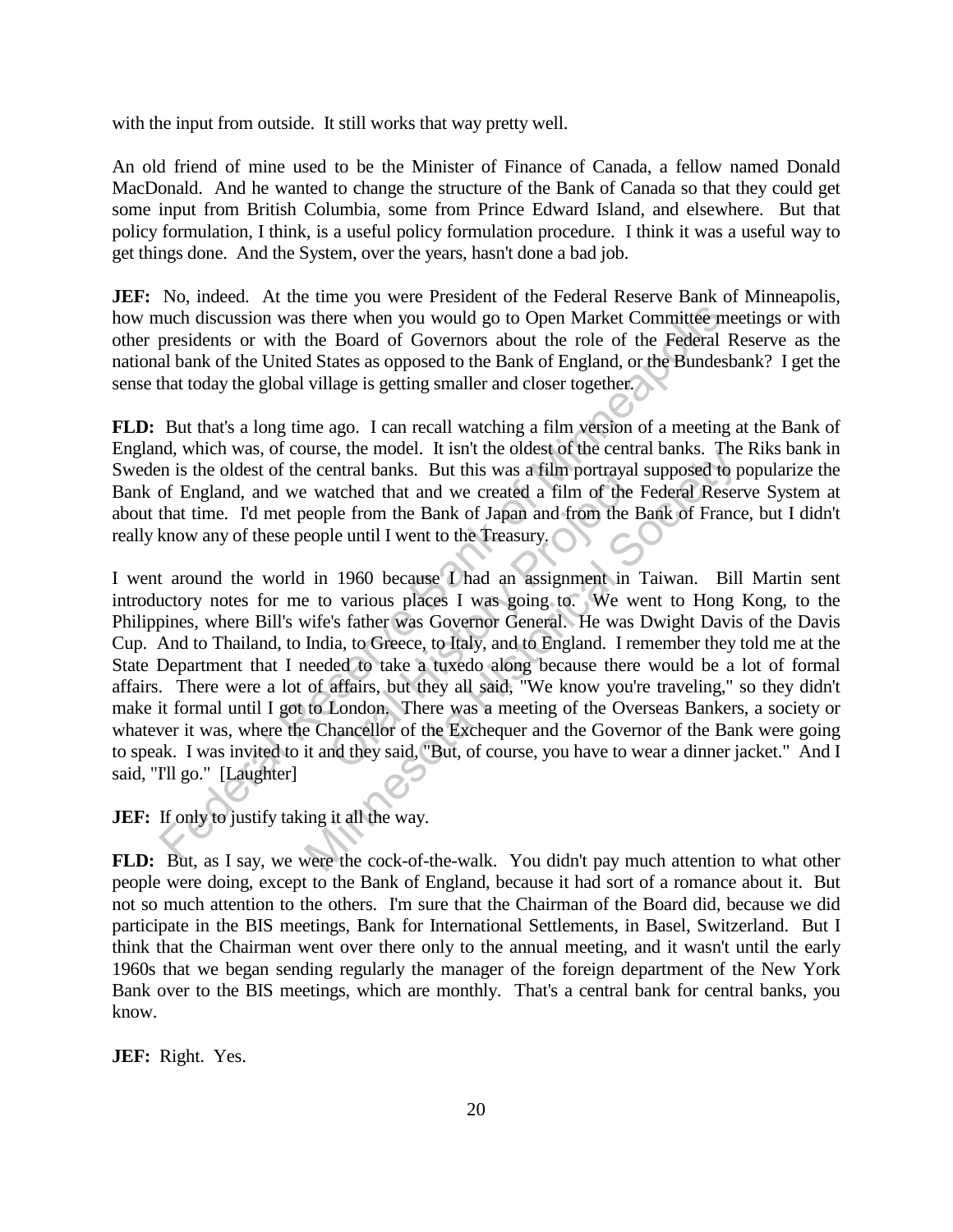**FLD:** And Charlie Coombs went over there regularly, because we invented currency swaps. We invented a lot of things. But this was all new. Roosa was really the first of the Under Secretaries of the Treasury that paid much attention to foreign banks. Randy Burgess was the first Under Secretary for Monetary Affairs, and he ran domestic borrowing. Julian Baird from St. Paul was the second, and he ran domestic borrowing. Now, you'd see people at the IMF [International Monetary Fund] meetings and so on.

I can remember after I went down to Washington and then came back here and Julian still, I guess, had an office over in St. Paul. I went over and had lunch with him every once in a while. I was very fond of him. He said, "I'm delighted to get you over here. I can't talk to anybody about these things. They don't know anything about international operations." And that was pretty true. That isn't true anymore, I'm sure, but fundamentally it was then.

This area, when I say it was a great place to live, was a great place if you're a WASP. I'm not sure how great a place it was if you weren't. You know, this was pretty insular up to World War II, and I'm told that Minneapolis and St. Paul were one of the major anti-Semitic centers in the United States for a while. **Project** 

**JEF:** That's true.

**FLD:** That had gone by the time I got up here.

**JEF:** Yes. That's a big surprise, I think, to most people, but it's true, yes.

**FLD:** Well, at any rate, I never saw that. You'd get vestiges of it, of course, but I never saw any of that sort of thing. From my point of view, and I don't know whether this was the Humphrey-Freeman legacy that was created up here or the Floyd Olson legacy, but this was an open society. As I say, they took everybody as they came along. I'm sure there were color bars and I'm sure that there's still some anti-Semitism around. But it certainly wasn't apparent. Federal Reserve In St. Paul. I went over and had lunch with him every once in and of him. He said, "Tm delighted to get you over here. I can't talk to anybot complement in They don't know anything about international opera you wefer. The Kilow, this was pletly insular up to word<br>and St. Paul were one of the major anti-Semitic centers<br>and St. Paul were one of the major anti-Semitic centers<br>are the Higher and Monit is true, yes.<br>never saw that

**JEF:** It had already changed.

**FLD:** Yes.

**JEF:** One of the things that certainly happened during your tenure at the Federal Reserve Bank here in Minneapolis is the explosion of checking. You must have had to expand the check clearing department and things like this.

**FLD:** Well, they just began to put in machinery that could handle that. I sat on a Special Check Collection Committee that had two members from the Federal Reserve System, two members from the American Bankers Association, and one member from the Reserve Bankers Association, and we did a study. I guess it lasted almost two years. We visited every Federal Reserve district, talked to a lot of people, a lot of bankers, and created a report which was rejected by the Reserve Bankers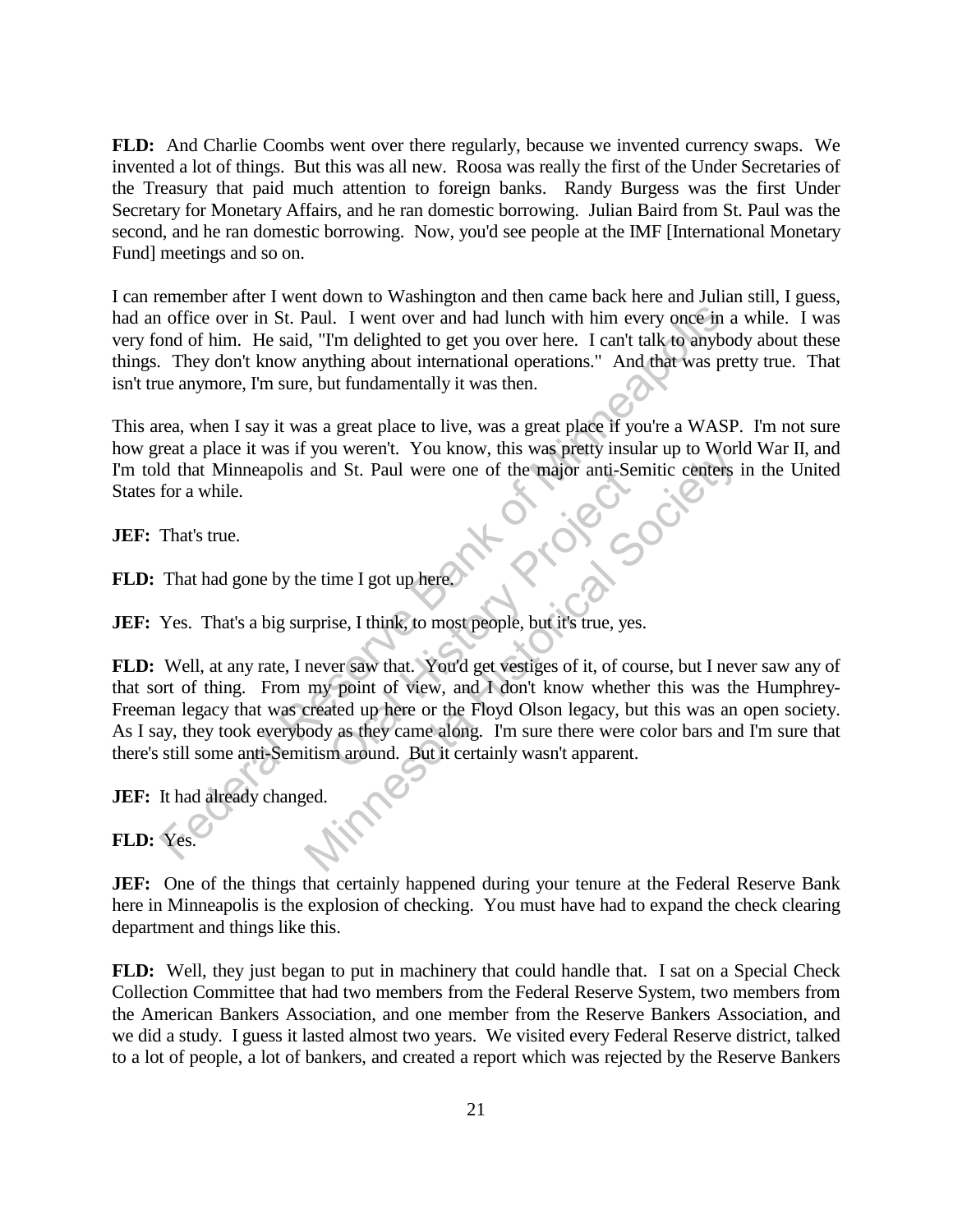Association. In essence, they had correspondent balances they wanted to keep. Do you know what a correspondent balance is? It's a balance that a little bank puts in the big banks. That's the way they used to run the entire system, of course. Not the Federal Reserve System, the banking system.

The big banks wanted to do the check collection. It wasn't terribly efficient. You couldn't get the machine operators, the Burroughs people or the IBM people, or anyone else much interested in figuring out check-sorting machinery. So we developed a recommendation that would have speeded up the collection process. You depended some on machinery, but the way they collected checks in those days, a girl sat at an adding machine and they put checks in. You know how they sort mail? Put them in little slots? That's the way they did it. Then they did develop the checksorting machinery, not only IBM, but a lot of other companies, and the Reserve Banks were able to get over that hump of handling all this. I have seen vans of checks at the Federal Reserve Bank of New York with a sticker on the top of it and a sign saying, "This has to go out today!" They were just swamped with paper.

I think this must have taken place, this check system committee, in 1952, '53, something like that. It's called the Wurtz Committee. Johnny Wurtz from the New York Bank was the chairman of it. And it had Orval Habberstad from Rochester, Minnesota, from ABA; Edgar Johnson from the ABA, the American Bankers Association; a fellow named Jim Kennedy from the Philadelphia National Bank was the Reserve city bank representative. Or maybe he was the ABA man and maybe Edgar Johnson was there, too. But, at any rate, there were five of us. It was a pretty good report. It would have helped, but the machinery helped a lot more. ail? Put them in little slots? That's the way they did it. Then they did deve<br>
in machinery, not only IBM, but a lot of other companies, and the Reserve Bank<br>
for machinery, not only IBM, but a lot of other companies, and in Story Pr En piace, this check system comminee, in 1952, 35, sometimittee. Iohnny Wurtz from the New York Bank was the climatest and from Rochester, Minnesota, from ABA; Edgar John kers Association; a fellow named Jim Kennedy from t

**JEF:** To really meet the problem, the challenge.

**FLD:** That's right.

**JEF:** During your period here in Minneapolis, though, the staff must have expanded at the Federal Reserve Bank in Minneapolis. You mentioned that when you came here, they had just added some floors onto the old Federal Reserve Bank building.

FLD: Yes. But, you see, the big staff expansion came during World War II. It had gone back down to some extent. We had a lot of Treasury financing to handle, in what was called the Fiscal Agency Department. The biggest department of the Bank when I was there, and maybe still is, was the check collection department. It had to process these things. The money department was a busy department. I don't remember how many people there were at the Minneapolis Bank when I came in, but they could all fit very nicely into the building there at Fifth and Marquette.

They built that new building--Hugh Galusha built that building--essentially because they didn't have any vault space. The vault in the old Federal Reserve Bank building ran, I think, all the way up and all the way down. I think it had seven levels to it.

**JEF:** Good Lord.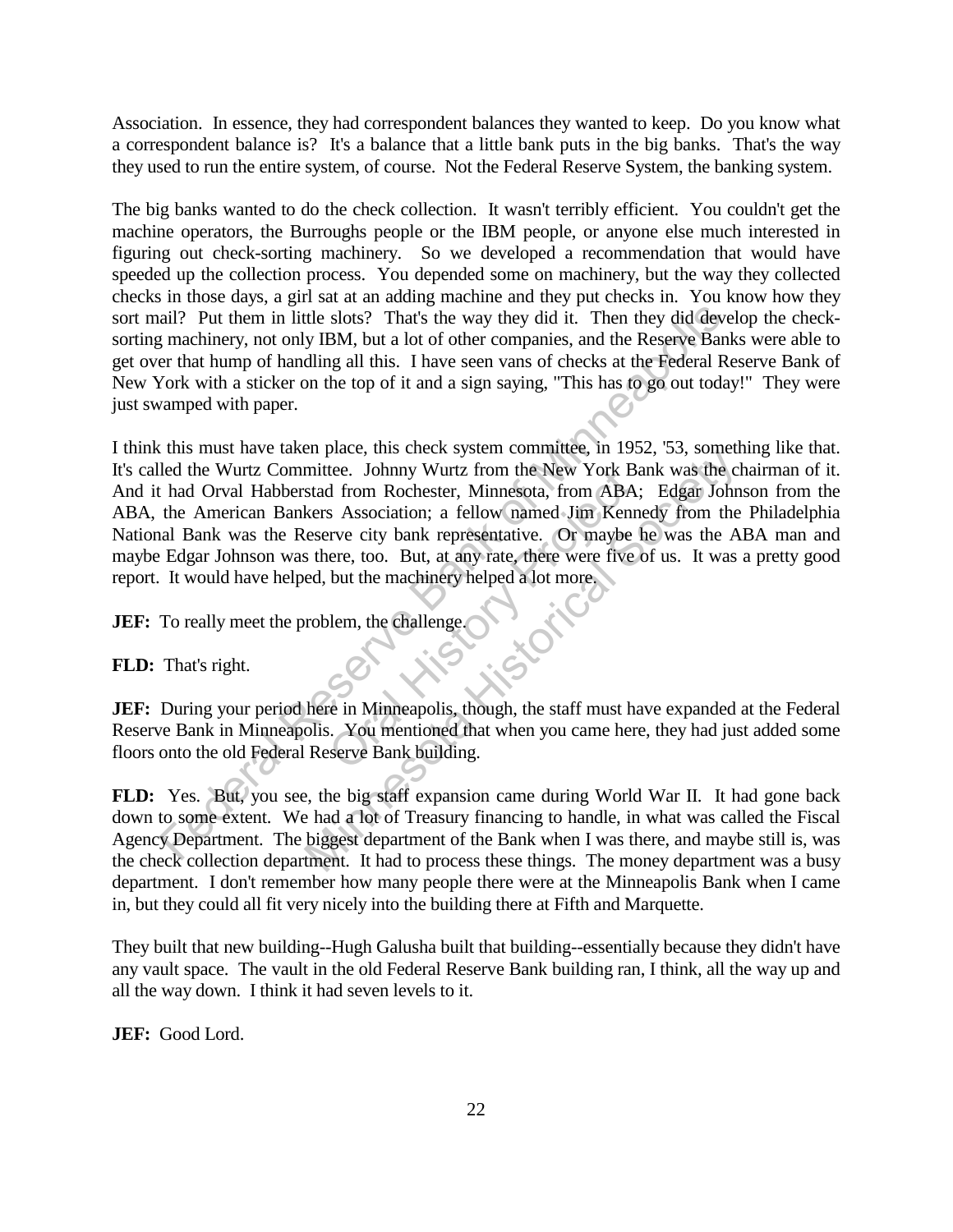**FLD:** But I don't think any level was much bigger than a third of this room, and it was not very efficient, and there was no parking space, of course. You could park some of the Bank cars, which we didn't have very many of, but you could park some of them in the basement there. But essentially I think that's why Galusha wanted a new building. That's why they got the building that they've got, which I happen to think is a pretty building.

**JEF:** It is, yes.

**FLD:** But evidently it's got a lot of problems with it.

**JEF:** Yes.

**FLD:** At any rate, I guess the actual volume of work has expanded, because essentially there aren't any non-member banks anymore, and everybody uses the Federal Reserve for currency and for check collection and so on. The correspondent banking system still exists, but it isn't anything like the collection operating process as it used to be. I don't know how many people they've got down there now. Our younger son works down there in the examination department, and he's over at the Northwestern National Life building because they've had to move out [of the Federal Reserve Bank building]. The State of Minnesotic State and Solution State State State State State State State State State Collection operating process as it used to be. I don't know how many people theorem collection operating process as it used t between the examination department, and he between works down there in the examination department, and he between the between the between the Federal I talking about yet another new building downtown.<br>
The Federal I talkin

**JEF:** And they're already talking about yet another new building downtown.

**FLD:** That's right. They're talking about another new building, and they haven't, in my judgment, handled the public relations of this very well, because they've gotten a lot of flak on it. I don't know whether they need a new building or not, but they haven't sold their case, I'd say. works down there in the examination depatidling because they've had to move out [organized in the value of this very well, because they've gotten a lot of this very well, because they've gotten a lot of this very well, bec

**JEF:** It certainly is talked about, however.

**FLD:** That's right. That's right.

JEF: Every chief executive officer, which you were, has a sort of management style. I'd be interested to hear you say what you think your management style is.

**FLD:** My management style is real simple. I try to get very good people and let them alone.

**JEF:** Interesting.

**FLD:** I'm a great delegator. I'll give you a contrast. Roosa, who was my predecessor at the Treasury and came out of the Federal Reserve Bank of New York, had all kinds of meetings and consultations and so on at Treasury. He's one of my closest friends. I went down there with a totally different management style. I can remember Paul Volcker was my deputy when I went there. He and the fellow who was in charge of basically the finance side would come in for meetings, and I can remember Volcker saying one day after about two months, he said, "You're totally different from Roosa. You let us do what we think ought to be done." And I do, as long as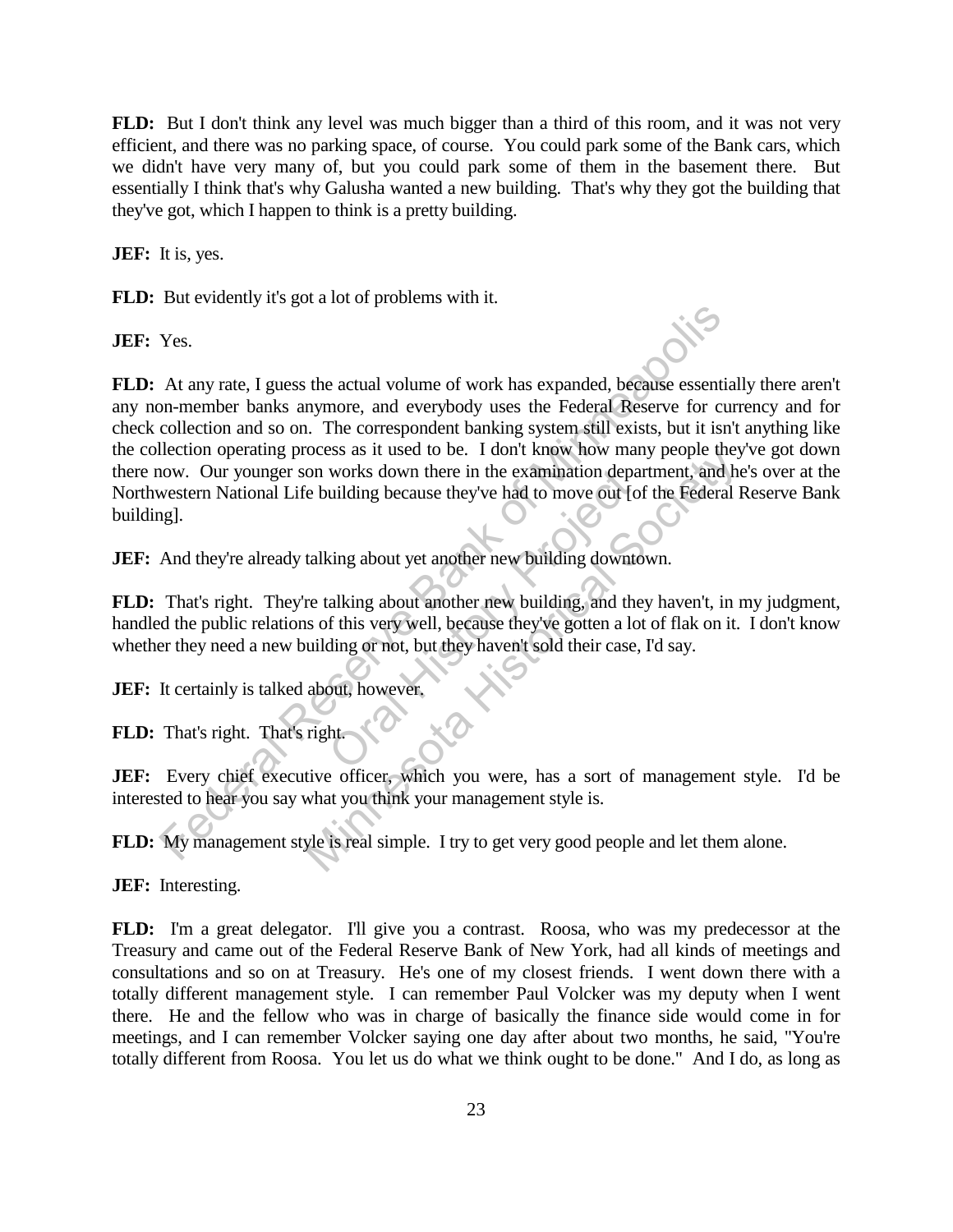they do it right.

We had excellent people at Minneapolis. A fellow named Art Johnson ran the check collection department and he ran it very well. A fellow named Harold McConnell ran the examination department and he ran it very well. Dutch Groth was the cashier and he did fairly well. Al Mills was my first vice president and he did pretty well.

It's a fairly simple style of management. I don't know anything about management by objectives or any of those things.

**JEF:** All of which come and go anyway.

**FLD:** That's right.

**JEF:** Did you depend on weekly meetings with your top executives?

**FLD:** Oh, yes. We had officers' meetings every week. I'll tell you a story about my predecessor, John Peyton. He was very domineering, a great big fellow, a very domineering man, fairly gentle, but I mean he was a strong personality. And they had an officers' meeting every week early in the morning, like 7:30, maybe eight o'clock, something like that. One of John's closest friends was the chairman of the Bank board. His name was Roger Shepherd, and he came out of St. Paul. They'd been in school together. Roger said to John one day, "John, I'm told that you so dominate that meeting that everybody's afraid to talk." And it shocked Peyton, who didn't think he was doing that at all. All of which come and go anyway.<br>
That's right.<br>
Did you depend on weekly meetings with your top executives?<br>
Oh, yes. We had officers' meetings every week. Til tell you a story about mey<br>
reyton. He was very dominearing, cers' meetings every week. I'll tell you a s<br>omineering, a great big fellow, a very dom<br>ersonality. And they had an officers' meeti<br>ght o'clock, something like that. One of Jo.<br>His name was Roger Shepherd, and he ca<br>ger sa officers' meetings every week. Til tell you a story about my domineering, a great big fellow, a very domineering man, g personality. And they had an officers' meeting every wee eight o'clock, something like that. One of Jo

So at the next meeting, he said, "I've been told that I dominate the meeting and everybody's afraid to talk. Is that true?"

And everybody said, "No, Mr. Peyton." It satisfied him. [Laughter]

**JEF:** That's great.

**FLD:** His son is one of my closer friends and still lives here in Minneapolis.

**JEF:** Were there occasions during the year when you met with, or tried to meet with, many of the other employees, the lower ranking employees in the Bank, too?

**FLD:** Well, we used to have an annual Christmas party. I went to the Ten-Year Club meetings and the Twenty-Five-Year Club meetings. It wasn't that big a place. You got to know people pretty well just seeing them. I went to all those things, of course.

One of the things that has changed--and, in my opinion, not for the better--is the relationship we had with the banks and with business in general and with politics in general. We didn't really think that everybody was a crook, so we were active in the American Institute of Banking, which runs a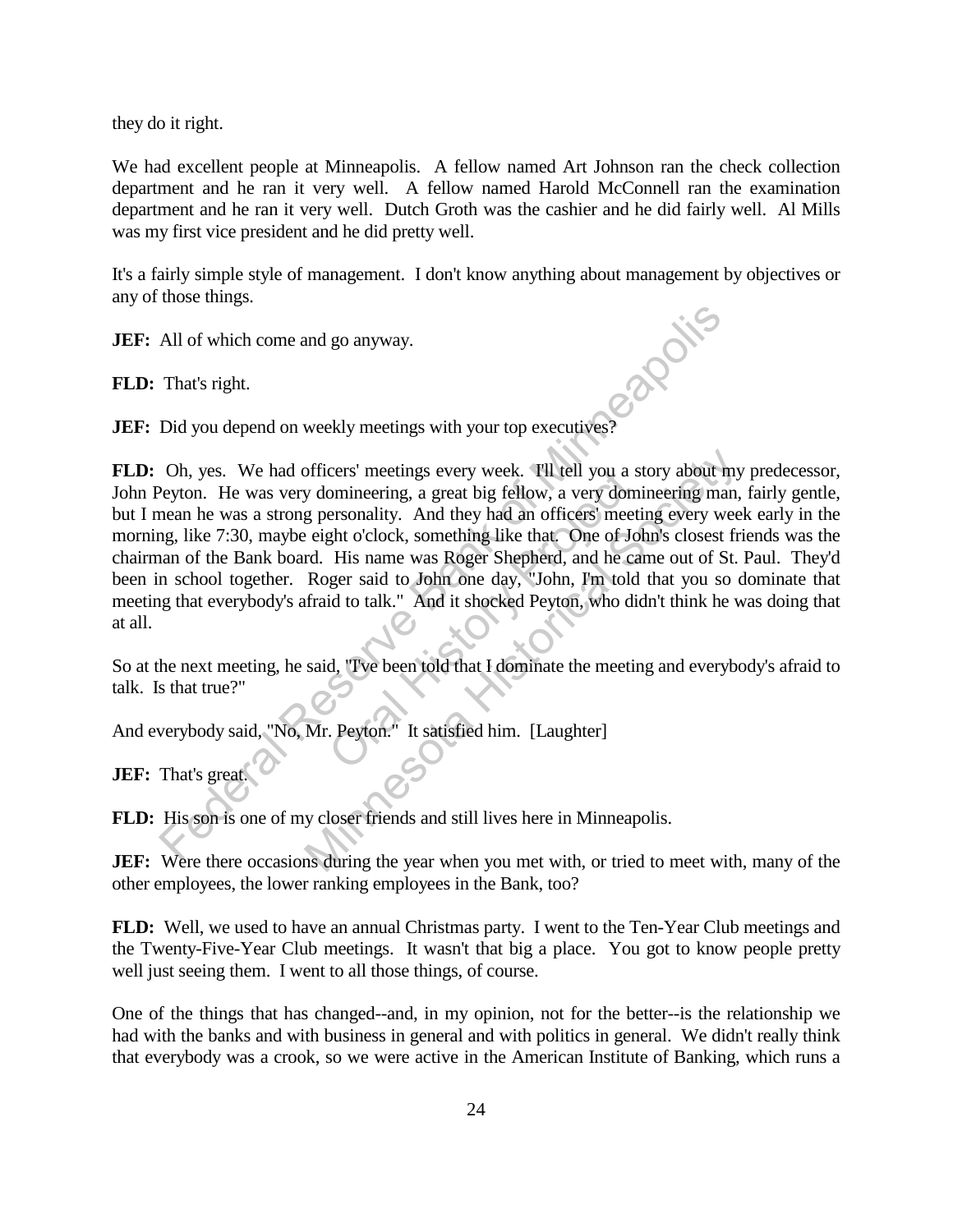lot of classes and teaches people how to do accounting and various other things like this. We paid dues to that. We were members of the Bankers Associations of South Dakota, Wisconsin, Michigan, and so on. You can't do those things anymore without being accused of being too cozy with the people that you're supervising.

Now, we didn't really have an awful lot of trouble in supervision. I can recall in particular when I came up here, this was one of the problems. The banks in this district borrowed much more heavily from the Federal Reserve Bank of Minneapolis than they should have, or at least than people thought they should have. These were pretty big organizations, the commercial banks, at the time. I had a series of luncheons with individual bankers in the district to tell them, in essence, that they were borrowing too much and they ought to quit. It was a nice, calm approach to tell them. They all did, and we didn't have any real difficulty with that at all. It wasn't a bare-knuckles approach, but it got results--there's a fellow that used to run the old Empire Bank in St. Paul which then became the Northwestern National Bank of St. Paul, and I still see him from time to time. And he still remembers being called over to a meeting at one of these luncheons. [Laughter] a series of luncheons with individual bankers in the district to tell them, in essembororowing to omuch and they ought to quit. It was a nice, calm approach to tell than a more and throught of the quite quite to a meeting

But I didn't get this non par banking corrected, and Galusha did. There's a time when you can get something done and there's a time when you can't get it done.

**JEF:** But you laid the groundwork for it.

**FLD:** Well, I don't know. I think Galusha did most of this. But as I say, the relationships were reasonably close and I don't think were taken advantage of. Today I guess a lot of this comes out of Watergate. There's such a deep, dark suspicion that everybody in a public position is looking out for himself and that everybody in a private position is looking out for himself and they certainly never get together on anything. I just don't think it works as well. Manking corrected, and Galusha did. There<br>time when you can't get it done.<br>
Hwork for it.<br>
think Galusha did most of this. But as I<br>
nink were taken advantage of. Today I gues<br>
eep, dark suspicion that everybody in a pul<br> ar banking corrected, and Galusha did. There's a time whe<br>s a time when you can't get it done.<br>
undwork for it.<br>
. I think Galusha did most of this. But as I say, the relative it it think were taken advantage of. Today I g

**JEF:** You should never have lunch with X, because you might possibly be influenced by him.

**FLD:** That's right. That's right. I can recall the *St. Louis Post Dispatch* was a great crusading newspaper and its editorial page editors were very, very independent people. Most of them were friends of mine. One fellow was named Bob Lasch, whom I knew quite well. I could never get Bob Lasch to come to lunch at the Federal Reserve Bank of St. Louis. He didn't want to be--

**JEF:** Compromised. [Laughter]

**FLD:** And if we'd have lunch together, he'd pay for his and I'd pay for mine. I thought that was pushing it a little far, but that was the way it was.

**JEF:** What would you say, as you look at it, is one of the greatest contributions that Federal Reserve Banks have made and continue to make to the finances, as well as to the general economy in the United States?

**FLD:** Oh, by keeping it reasonably stable. The Federal Reserve Banks are the lenders of last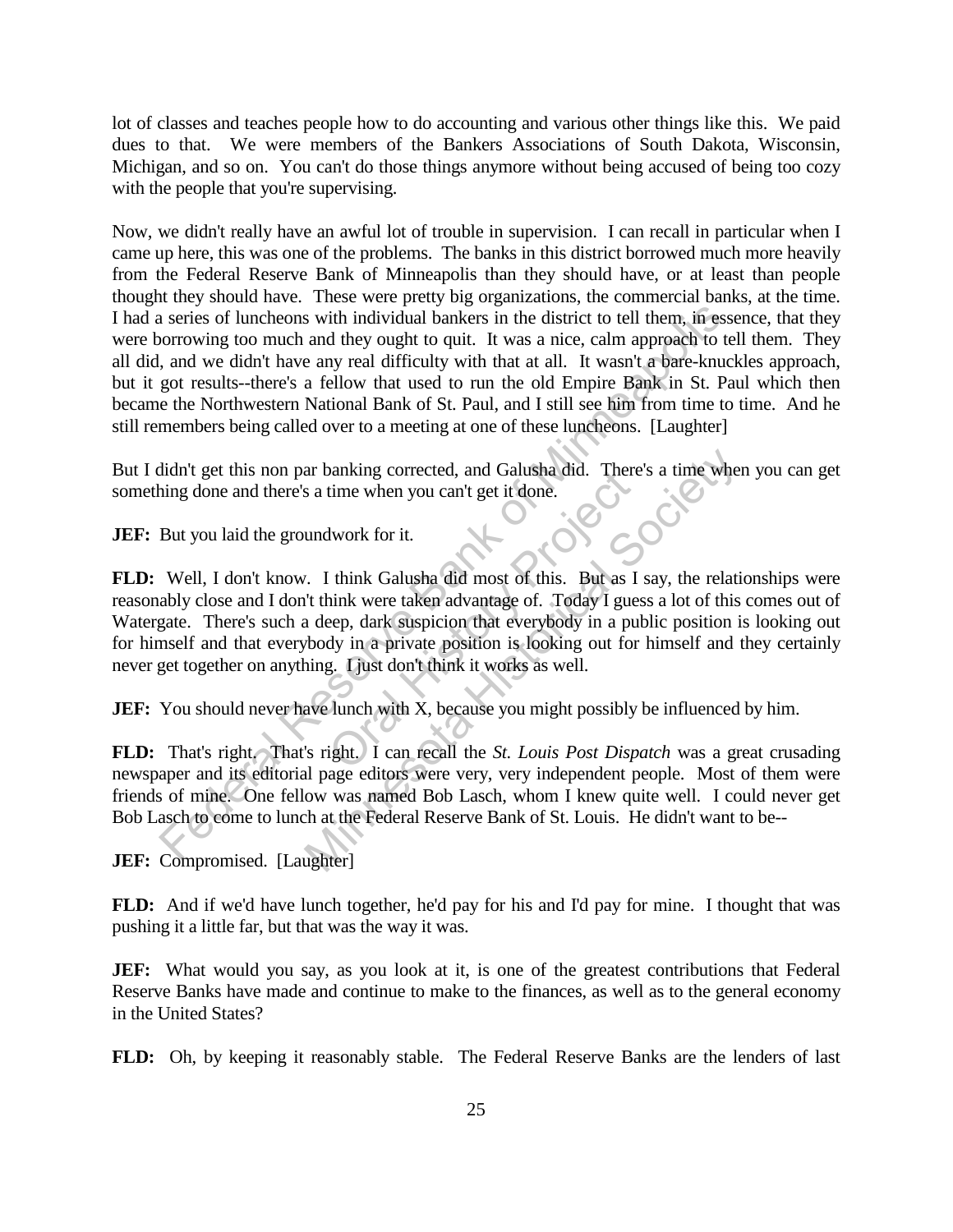resort. History is full of this, since I've been in it, at any rate. History is full of incidents where they have exercised a common influence. They did at the time of the Penn Central bankruptcy, which was a shocking affair, and they served the commercial paper market by making credit available almost on call if they wanted. It is fairly independent. It's not quite as independent as the Bundesbank, but it's almost as independent as the Bundesbank. Its structure is designed to make it independent. It's had, on the whole, really good people in it. And it seems not to make an awful lot of difference if you get somebody who isn't all that good once in a while who's a member of the Board or a President of a Federal Reserve Bank. They take themselves fairly seriously, but not immodestly so, and I think they've made a contribution to the economic stability of this country. I think most people really think so, too.

There's a lot of politics in this, you know, not so much in the central bank, but at the Washington level. You have to understand how to get along with politicians. I can recall when we first had to issue a five-percent security in Treasury, and we went over to tell the President we were going to do this. He had a fit. He said, "If you've got to do it, go ahead. I want you to do two things at the Treasury. I want you to call Paul Douglas and Russell Long and tell them what you're going to do."

We went back, and Joe Fowler, who was the Secretary, said, "I'll call Russell Long, whom I know quite well." I said I'd call Paul Douglas, whom I knew fairly well. I called him and said we were going to have to do this thing. And Douglas said, "Fred, I know you've got to do it. If you were a Republican, I'd just blast the hell out of it. But I won't say anything." [Laughter]

Long was more ideological on this. He had an absolute fit, and he told Joe Fowler he would ruin the entire Democratic Party. But he said he'd go along with it.

I enjoyed testifying before committees. We didn't have to do as much as they do nowadays. But it was sort of fun, and if you can approach this with no more seriousness than the people on the other side, you'll get along reasonably well. Martin always did. Eccles did. I think Arthur Burns did. He'd tap his pipe and smoke it and so on. I think Alan Greenspan does fairly well. Now, McCabe did not and Bill Miller, whom I don't know really, didn't do it very well either. But if you, like I say, approach it as though it's serious, but not seriously, you get along all right. most people really think so, too.<br>
sa lot of politics in this, you know, not so much in the central bank, but at f<br>
You have to understand how to get along with politicians. I can recall when<br>
five-percent security in Trea er, who was the Secretary, said, "I'll call R<br>ul Douglas, whom I knew fairly well. I ca<br>t. And Douglas said, "Fred, I know you've<br>nell out of it. But I won't say anything." [La<br>n this. He had an absolute fit, and he told<br>B In Faur Douglas and Russen Long and ten them what you're<br>weler, who was the Secretary, said, "Tll call Russell Long, v<br>Paul Douglas, whom I knew fairly well. I called him and<br>ing. And Douglas said, "Fred, I know you've got

## **JEF:** With a sense of perspective.

**FLD:** A sense of perspective, yes. I don't know enough people in the System anymore to know whether they still do this or not. I think Greenspan does.

**JEF:** Do you have any comments, Mr. Deming, on the increasing emphasis on priced services within the Federal Reserve and the emphasis of turning a profit and appearing, at least, to be profitable?

**FLD:** This is something I'm not much in sympathy with. We didn't do that, of course. We tried to run as efficient an operation as we could, but we didn't try to price the services and run a profit on it. I don't really think this is what a central bank's supposed to do. I don't have any objection in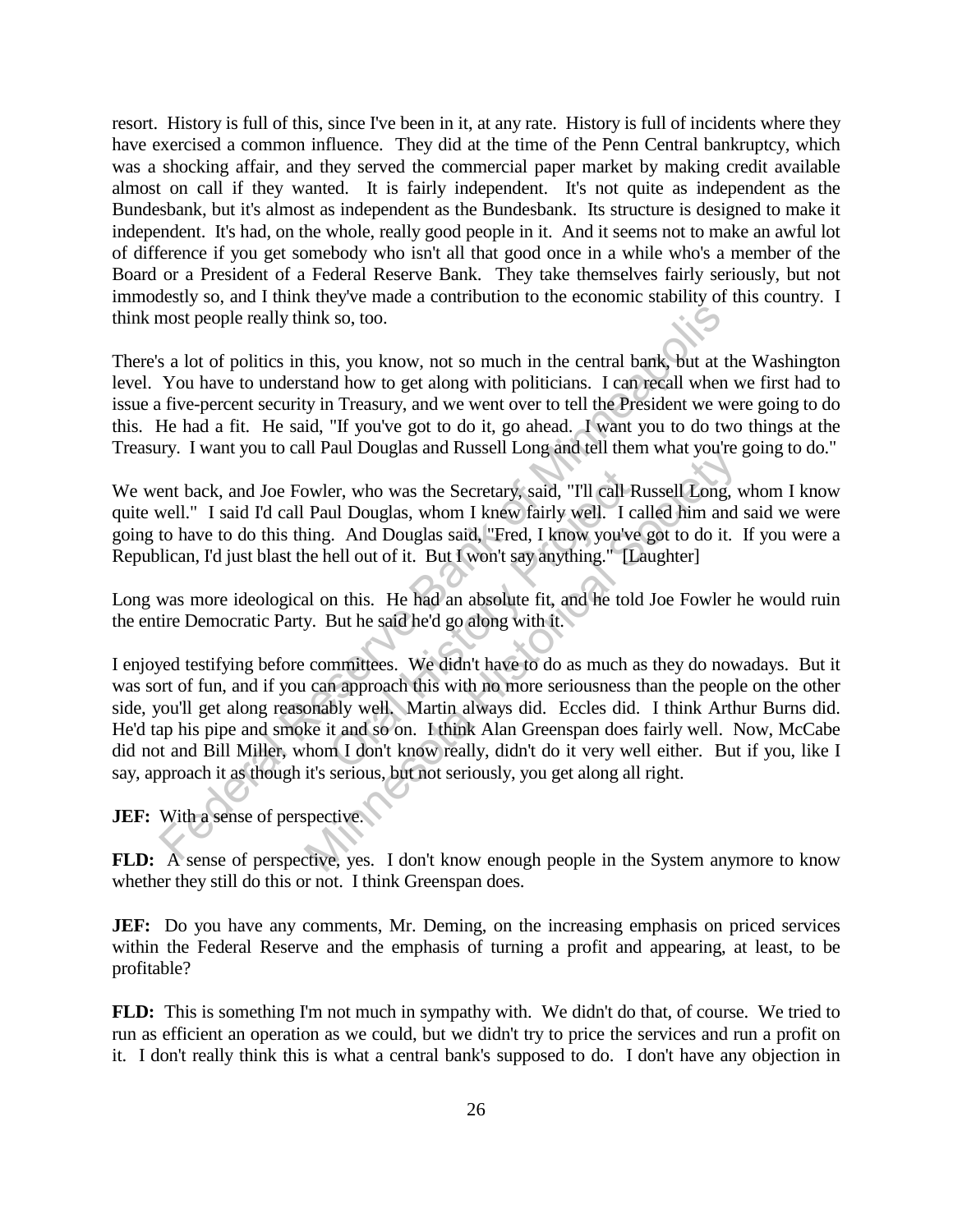trying to be efficient, but I don't think you have to price the service to be efficient. Now, on the whole, I don't think that the banks--the commercial banks, that is--abuse the services of the System. Some of them, I'm sure, did, but you could always talk to them. Well, as I say, I'm not much in sympathy with this approach.

**JEF:** It certainly has gained relevance in the last few years, too.

**FLD:** Yes, that's right. That's right.

**JEF:** Although I wonder how illusory sometimes it is.

**FLD:** We began turning over the profits of the System to the Treasury a long, long time ago, and you can't help but make money as a central bank. It's built into it, so there always have been profits. Whether you distribute this on the basis of price or you distribute this on the basis of service, I don't know. But I guess I was just brought up differently. That's all. Although I wonder how illusory sometimes it is.<br>
We began turning over the profits of the System to the Treasury a long, long<br>
an't help but make money as a central bank. It's built into it, so there always have<br>
her you d

**JEF:** Early in 1965, you left the Federal Reserve Bank. Would you talk about where you went and why you went at that time with them?

**FLD:** Well, I went because they asked me again. Roosa had been the Under Secretary for Monetary Affairs. The pictures are all up there. Did you see him standing in line?

**JEF:** Yes.

**FLD:** Bob Roosa had not been very well, and he was going to leave anyway. He'd been there for four years. I went down to see the President [Lyndon Johnson] sometime in early December or late November of 1964. the Federal Reserve Bank. Would you talk<br>h them?<br>e they asked me again. Roosa had been es are all up there. Did you see him standin<br>es are all up there. Did you see him standin<br>en very well, and he was going to leave are<br>t eft the Federal Reserve Bank. Would you talk about where<br>with them?<br>ause they asked me again. Roosa had been the Under<br>tures are all up there. Did you see him standing in line?<br>then very well, and he was going to leave any

He said, "Are you coming down to help us?"

And I said, "I'll have to ask my wife."

He said, "Let me know tomorrow." [Laughter]

So I let him know the next day. It was supposed to be announced at the ranch, but I've forgotten what came up. At any rate, Bill Moyers called and said, "You can't go to the ranch. They'll announce it down here. They're not bringing anybody down."

I went to Treasury around the first of the year. Roosa was still there; he was going to serve until the twentieth or whenever the inauguration date was. I still hadn't been confirmed. [Senator] Bill Proxmire, who happened to be a reasonably good friend of mine, was mad because it's the Finance Committee that approves the Treasury officials and not the Banking Committee. He was on the Banking Committee and he held up my appointment for a week on those grounds. And he said, "Now, look. This has nothing to do with you. I just want to establish a principle." Well, it didn't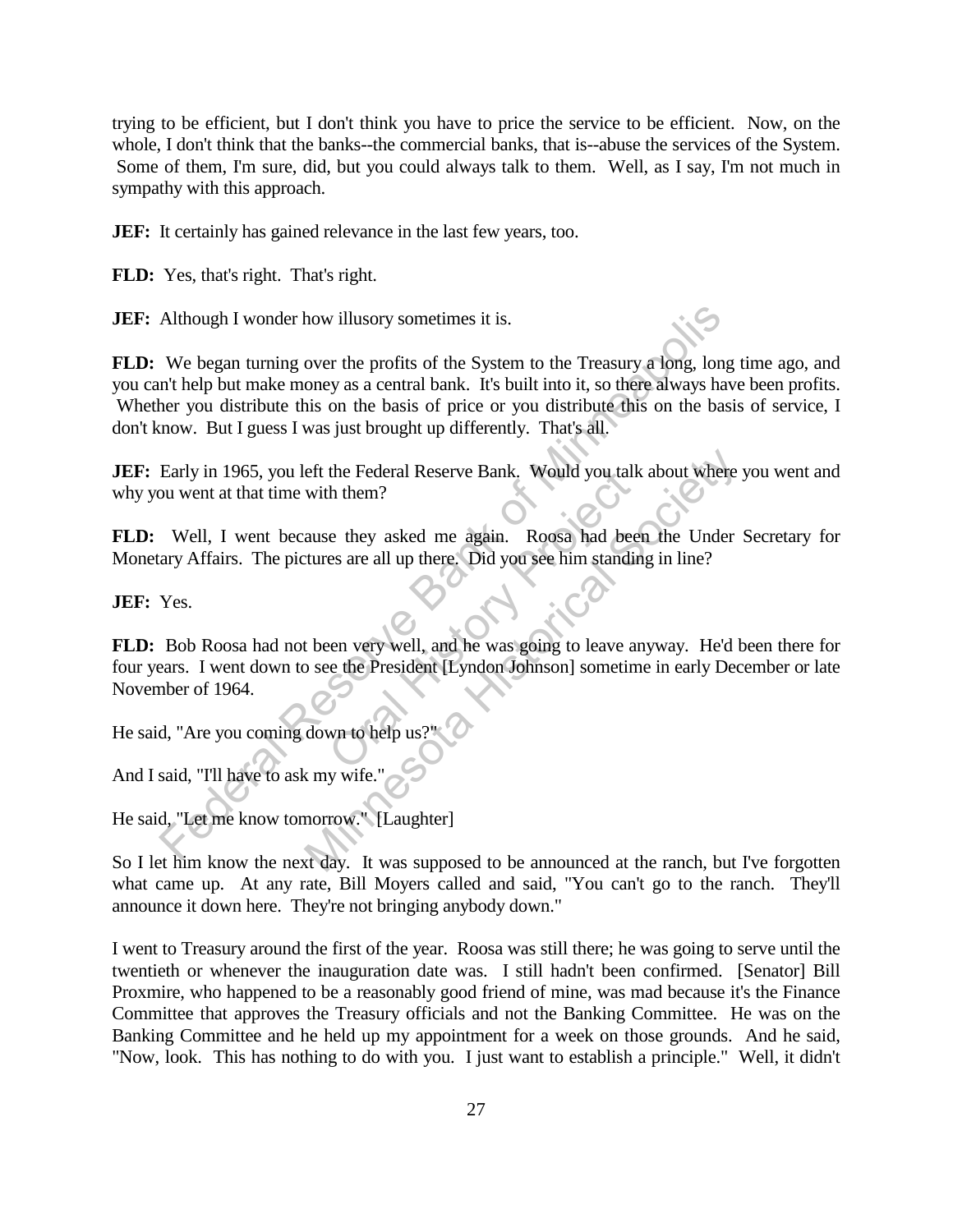really make that much difference. I went down there and was effectively sworn in about the twenty-ninth of the month. I was still the head of the Minneapolis Bank, technically, until I got sworn in at the Treasury. But then I was in Washington for four years as Under Secretary for Monetary Affairs.

As I said, Roosa had begun to go to meetings abroad. The Group of Ten Deputies was formed as was the OECD Working Party Three. I was in Europe frequently for seven years, four at the Treasury and three at Lazard Freres about every other week. I've been in Paris as many times as I've been in Washington practically, and I don't like Paris.

The job at that time, and it lasted through Beryl Sprinkle was a combination. You handled domestic debt management and fundamentally foreign finance relations. Now they've got a fellow named Dave Mulford, who is the Under Secretary for International Affairs, and he basically handles the international stuff and--I can't even remember what his name is--the Under Secretary for Domestic Monetary Affairs handles the debt management. But when Burgess and Baird got it and Roosa and I and Volcker and Jack Bennett and Ed Yeo and Tony Solomon and Beryl Sprinkle, all of whom were up there except Burgess and Baird, had a double responsibility, which meant that you traveled an awful lot.

Then I went from there to Lazard in New York, which has a house in London and a house in Paris also. I once went to Paris for lunch. [Laughter] At any rate, I did a lot of traveling then. But after I got out of Treasury, I could get to the Orient again, which I like. We didn't go this year because we had too many things to do here, but I still go to the International Monetary Fund and World Bank annual meetings, where I've been since 1956. The last one was in Bangkok, where we were first in 1960 at Christmastime, and we went to a Christmas party given by a man who ran the Bank of China, in Bangkok, Ming Li. He and his wife were Methodists. And they had a Christmas party out in the yard, because it's hot in Bangkok at Christmastime. There was a fellow there who played Santa Claus. My wife's a great correspondent, and we corresponded with Fanson Kuo for thirty-one years, and we saw him again in Bangkok this last year. He's thinner than he used to be, but he probably could still play Santa Claus. b at that time, and it lasted through Beryl Sprinkle was a combination.<br>tic debt management and fundamentally foreign finance relations. Now they's Dave Mulford, who is the Under Secretary for International Affairs, and he pt Burgess and Barrd, had a double responded in New York, which has a house in Lunch. [Laughter] At any rate, I did a lot of the Orient again, which I like. We did the Orient again, which I like. We did the Orient again, w and Jack Bennett and Ed Teo and Yony Solomon and Bery<br>xcept Burgess and Baird, had a double responsibility, which<br>Lazard in New York, which has a house in London and a h<br>for lunch. [Laughter] At any rate, I did a lot of tr

**JEF:** And how much Bangkok has changed in those years, too.

**FLD:** Oh, yes. Bangkok now has something like eight million people. I think it must have been a couple of hundred thousand when we were first there. And the klongs [sewers] were open, and we stayed at a place called the Erawan Hotel, which was a two-story hotel. It had open balconies. No security whatsoever. A pool. We were there on Christmas night dancing with some people from the Bank of Thailand. And I got to Greece on the way back. There was a woman guide from the Bank of Greece who was taking us around, and I guess she asked what we'd done on Christmas. And I said, "Well, I danced with a Buddhist." And she thought I said nudist. She was shocked. I would have been shocked, too. [Laughter]

**JEF:** How long were you with Lazard?